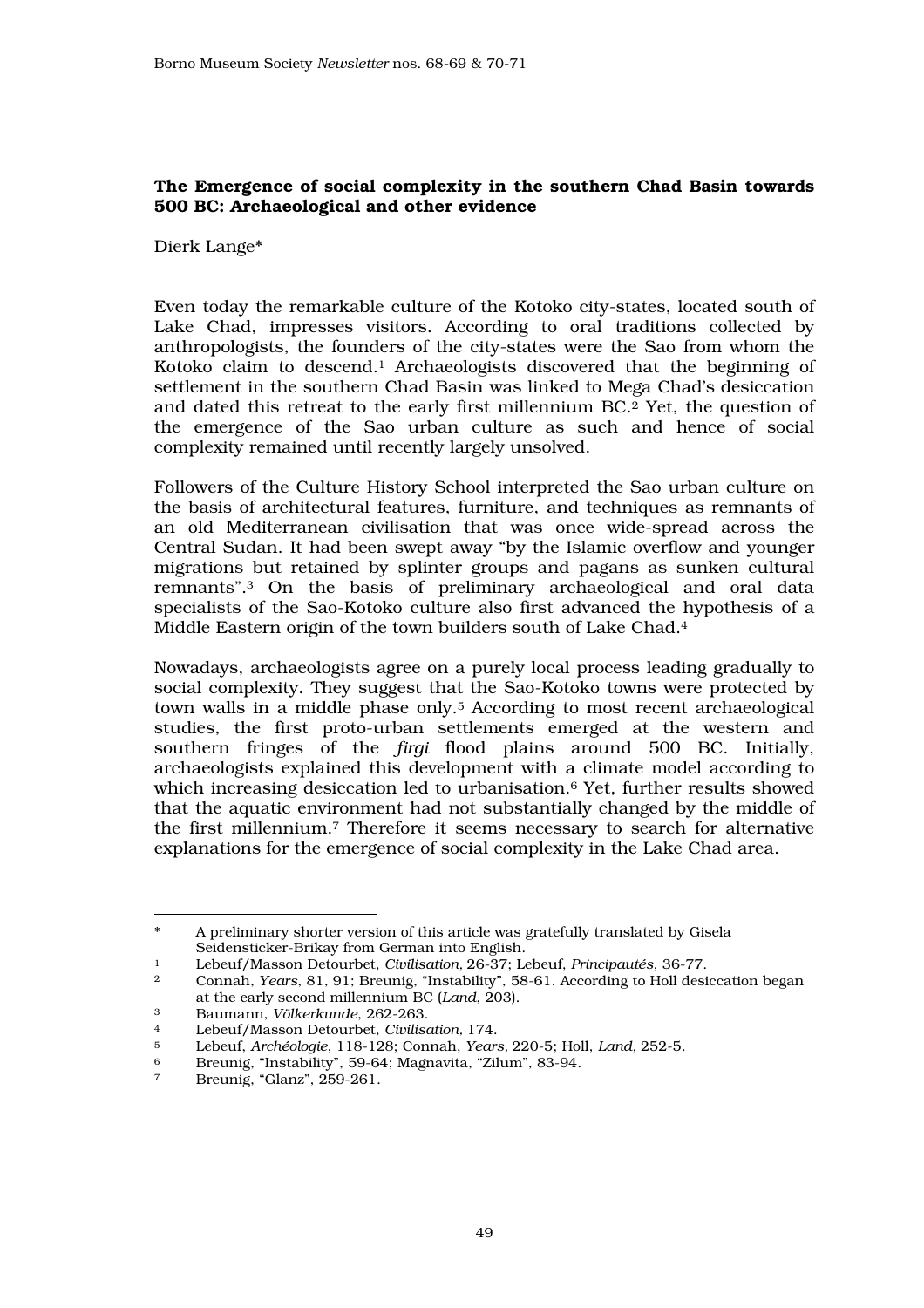

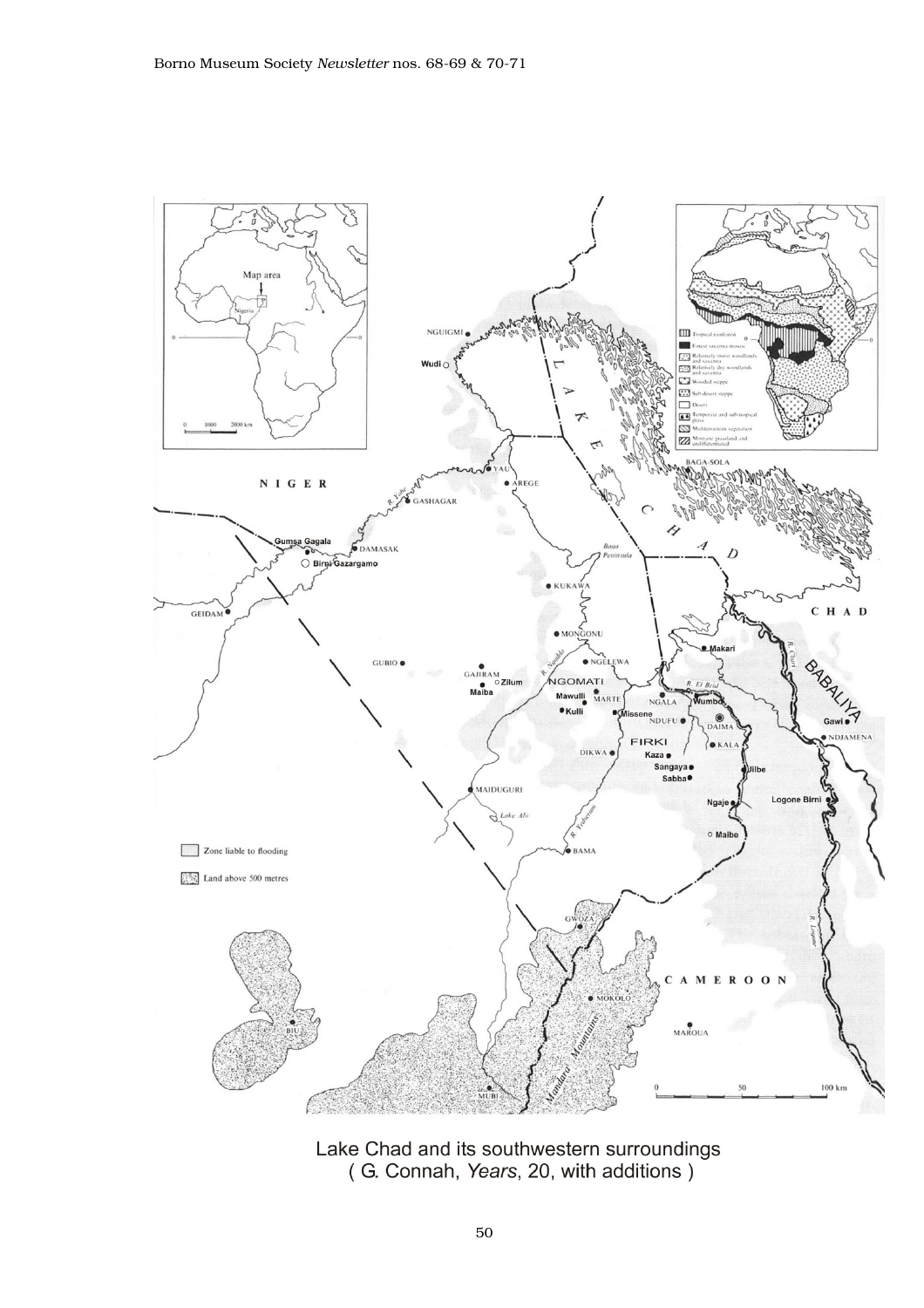Linguistic research likewise provides indications of links with the north. Kotoko, Hausa, and a number of smaller languages south and east of Lake Chad belong to the Chadic language group, which is considered part of the Hamito-Semitic or Afro-asiatic language family. In view of the genetic relationship of Chadic with Berber and Semitic, its speakers were supposed to have immigrated from the north.8 The migration of Chadic-speaking peoples to sub-Saharan Africa is supposed to have taken place towards the sixth millennium BC during the period of the Mid-Holocene dry phase of the Sahara.9 It may be excluded that elements of urban culture reached the region of Lake Chad at such an early period.

According to Kotoko legends, the Sao City founders were characterised by their huge size. Similar legends are perpetuated by the Kanuri of the Komadugu Yobe region and the Buduma (Yedina), inhabitants of the Lake Chad islands. Assuming that the central Kanuri of the Komadugu Yobe once spoke a language akin to Buduma and Kotoko, it is tempting to consider the Sao as ancestors of modern Chadic speakers. In the course of Islamisation and the parallel process of Kanurisation, the Sao were thought to have been gradually absorbed or eliminated by human beings of a normal size.<sup>10</sup>

However, the attribution of the Sao legends solely to Chadic speakers is justified neither in historical nor in geographical terms.11 Chadic speakers were, as migrants of the Mid-Holocene, certainly not carriers of an urban culture. On the other hand, Sao traditions of origin are also found among the Kanuri of the Sahara for whom a Chadic substratum must be excluded.<sup>12</sup> These references to northern Sao fit neither into the concept of a Chadicspeaking Sao population nor into the idea of the subjugation of black African Sao by state-organised conquerors. In view of it being impossible to ascribe to the Sao a distinct linguistic identity, it should be considered whether the ethnonym did not originally refer precisely to those people who introduced city-building and social complexity into the region of Lake Chad.

### 1. Archaeological research into the Gajigana culture and the emergence of proto-urban settlements

Over the last couple of years, intensive archaeological research has shed new light on the origins of social complexity in the Lake Chad region. Results of recent excavations southwest of Lake Chad show that the Gajigana culture

 $\overline{a}$ <sup>8</sup> Greenberg, *Languages*, 42-51; Ehret, *Civilization*, 78-80.

<sup>9</sup> Ehret, *Civilization*, 79.

<sup>10</sup> Baumann, *Völkerkunde*, 262; Trimingham, *History*, 104-6.

<sup>11</sup> Forkl, *Beziehungen*, 179-241; Lange, *Kingdoms*, ("Préliminaires", 189-210), 115-135.

<sup>12</sup> A. Buchanan, *Sahara*, 1926, *apud* Palmer, *Memoirs*, I, 2-3; Le Sourd, "Tarikh", 2-5; Vikør, *Oasis*, 38-42,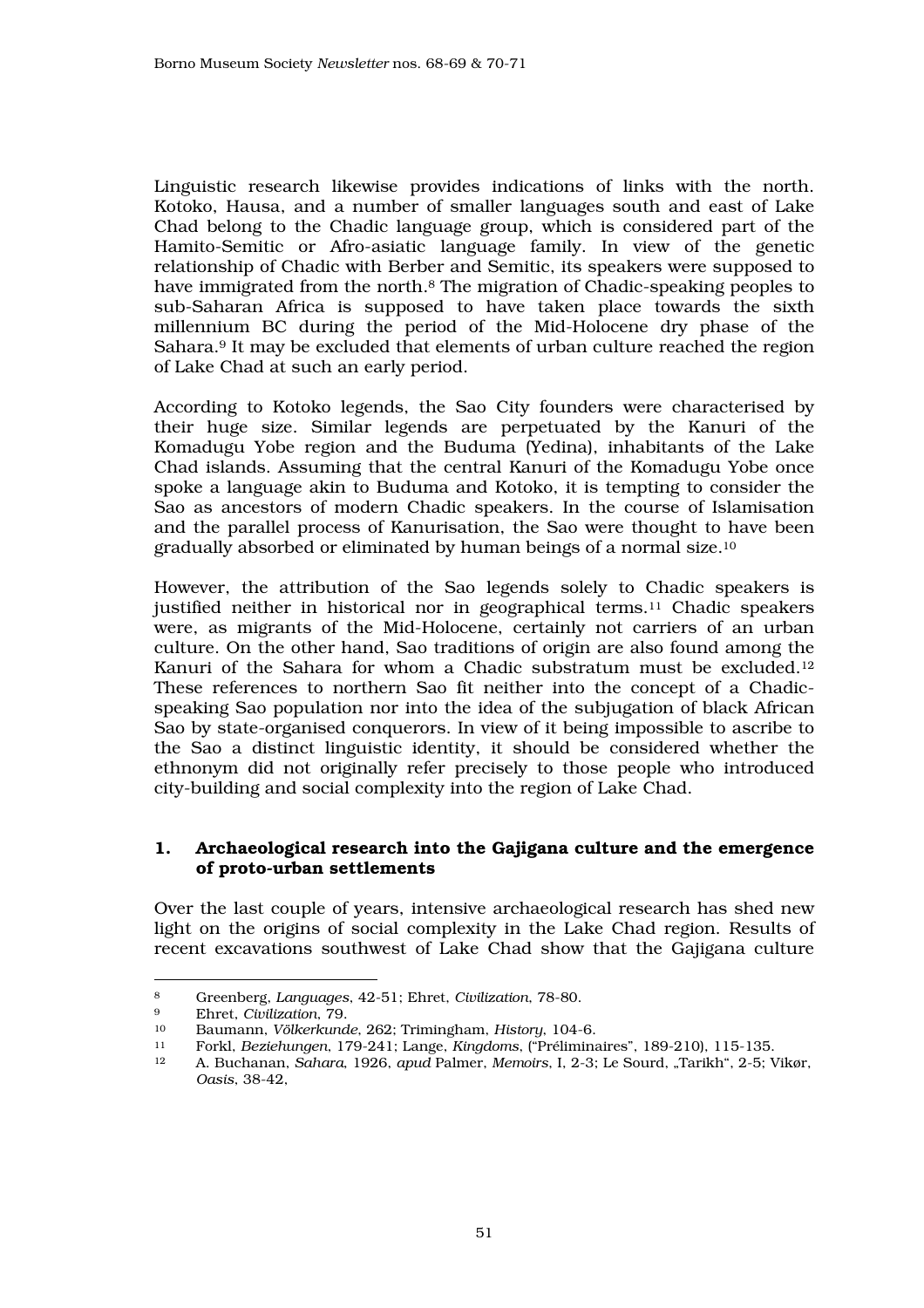emerged in the western retreat area of Mega Chad at the beginning of the second millennium BC. Forerunners of this culture are presumed to have lived in the southern Sahara between Aïr and Ennedi.13 The purely archaeological evidence for this hypothesis is very tenuous and alternative solutions should therefore be looked for. Before doing so we shall have a closer look at the historical reconstructions hitherto proposed by archaeologists.

In the first phase of the archaeologically traceable development, extending to the middle of the second millennium BC, the carriers of the Gajigana culture had been cattle herders. Increasing aridity of the desert had forced them to search for pastures further south. Their small, temporary settlements west of the clay soil or *firgi* plains indicate continuation of their nomadic lifestyle. From the middle of the second millennium BC on, small permanent settlement mounds with clay deposits up to 4 m are found in the same area and a little later also first indications of millet cultivation. Thus, the process of sedentarisation was set in motion by semi-nomads having adopted a mixed economy lifestyle where agriculture already played an important role.<sup>14</sup>

At the beginning of the first millennium BC, another cultural change took place as a consequence of which the people of the Gajigana culture returned to the nomadic lifestyle of their forefathers. The major reason for this return to nomadism is believed to having been a decline in climatic conditions.15 Indeed, at the same time settlement of the formerly flooded clay plains (*firgi*) south of Lake Chad commenced.<sup>16</sup>

Towards the middle of the first half of the first millennium, the archaeological record shows indications of a dramatic change with considerable increase in social complexity. Based on the Gajigana culture of the *firgi* plains, also a sudden town-like settlement structure, later called *birni*, emerged at several sites. In Zilum, remains of a settlement surrounded by a protective wall were found that extended over an area of 12 ha. An estimated number of 3,500 inhabitants practicing craft specialisations lived in the area surrounded by the wall.17 Particularly noteworthy are the large thick-walled storage pots that obviously served to keep cultivated grains. These containers can be compared with similar objects found in more recent layers of towns in the central *firgi* lands.18 Existence of a protective wall indicates the beginning of political centralisation and it suggests the necessity of collective protective measures.

 $\overline{a}$ <sup>13</sup> Breunig, "Instability", 57-58; *id.*, "Groundwork", 111-4; Magnavita, "Zilum" 83.

<sup>14</sup> Breunig, "Instability", 59; *id.*, "Groundwork", 117-8.

<sup>15</sup> Breunig, "Instability", 58-59; Magnavita, "Zilum", 83-84.

<sup>16</sup> Breunig/Neumann, "Continuity", 495-9; Breunig, "Instability", 57-59; *id.,* "Groundwork",  $\frac{122}{17}$ 

<sup>17</sup> Initially archaeologists expected the existence of iron tools but later not any more (Magnavita, "Zilum", 90-91; Breunig, "Glanz", 268).

<sup>18</sup> Magnavita/Schleifer, "Look", 54-60; Magnavita *et al.*, "Zilum", 166-7.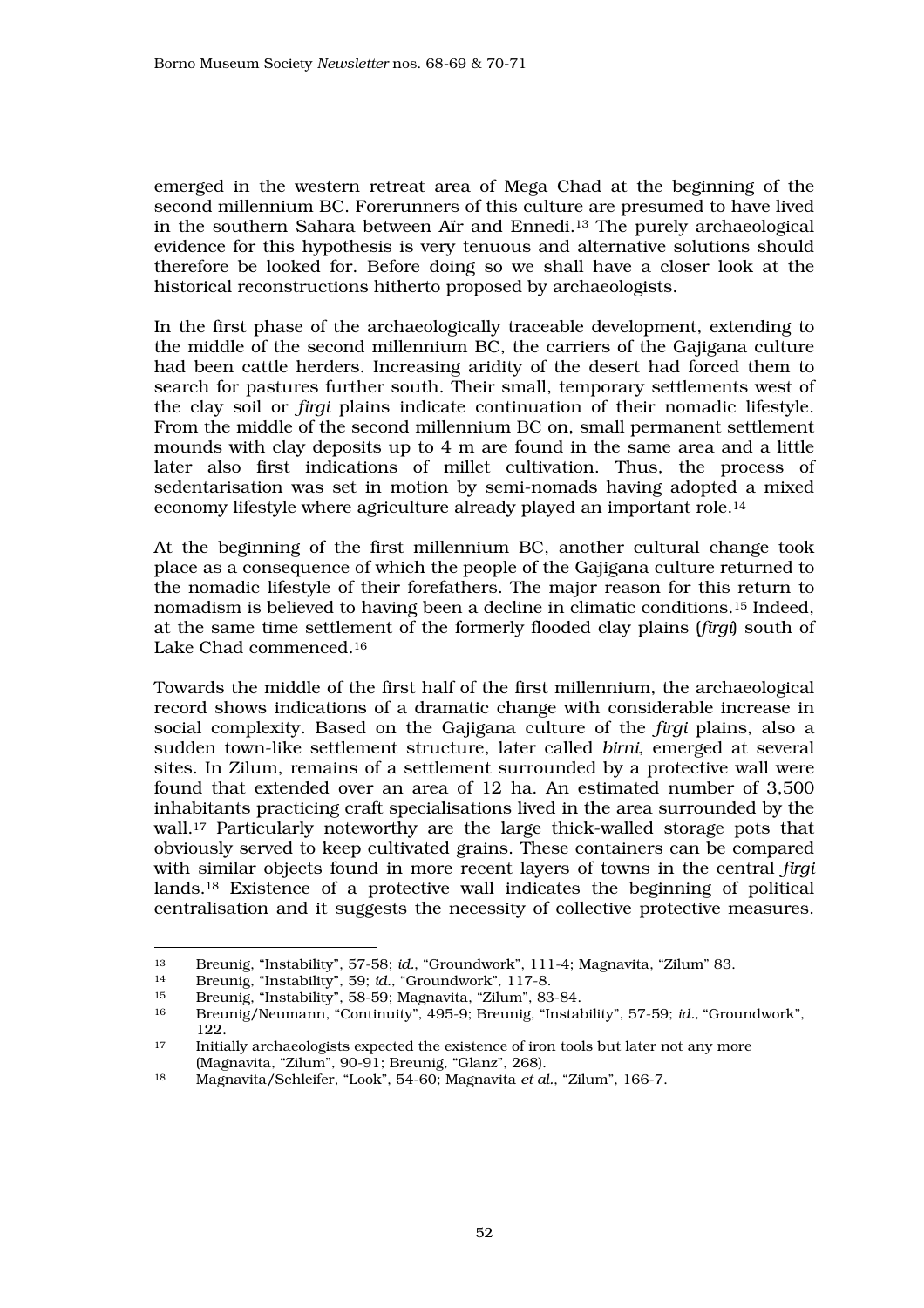The surrounding, smaller contemporary settlements, too, hint at formation of a local chiefdom.<sup>19</sup>

It has been pointed out that the town-like settlements of mid-first millennium BC fell apart soon after they had emerged.<sup>20</sup> As a consequence the population changed back to the nomadic lifestyle of their forefathers. Only towards the beginning of the Christian era are fortified settlements of the *birni* type – but this time associated with iron working – found again. From then on they were inhabited more or less continuously.<sup>21</sup>

An urban settlement with an estimated population of 6,500 inhabitants dated from the same period was found in Maibe, in the Gulumba region east of Bama at the southern fringes of the *firgi* area. Despite the considerable number of inhabitants, indications of social complexity are here less obvious than in Zilum. Noteworthy in this case is also the absence of iron objects.<sup>22</sup>

What were the factors setting this development in motion? According to archaeologists, climatic changes contributed significantly to the rise of the proto-urban centres in the region of Zilum and at Maibe. Latest research data, however, hint at the continuity of the aquatic environment at Zilum.23 Hence, the question arises whether political factors should be included in the attempts to explain the sudden and remarkable increase of social complexity. Two considerations should in this respect be taken into account: firstly, the Canaanite pattern of sacred kingship widespread in sub-Saharan Africa and secondly the numerous iconographic attestations for the presence of black African slaves in the Classical World.24 Both indications presuppose trans-Saharan contacts by the Garamantian road which was the most direct line of communications between sub-Saharan and North Africa. The transfer of numerous slaves from south to north presupposes the existence of highly organised communities south of the Sahara. To initiate the sinister human deportations across the Sahara, well equipped garrisons were indispensable. Only on the basis of such an infrastructure was it possible to launch slave raids against the people in the south, to capture them, and to force them to embark on the painful march on foot through the Sahara to the north, involving heavy casualties.25 In fact, the violent "acquisition of commodities" practiced by slave raiders did not need barter goods for exchange and it largely inhibited peaceful trade.26 Later secondary states might have emerged, having

 $\overline{a}$ <sup>19</sup> Magnavita, "Zilum", 84-90; Magnavita *et al.*, "Zilum", 159-168.

<sup>20</sup> Magnavita, "Zilum", 93-94; Breunig, "Groundwork", 122-3.

<sup>&</sup>lt;sup>21</sup> Breunig, "Groundwork", 123-4.<br><sup>22</sup> Breunig "Glanz", 265-8.

 $\frac{22}{23}$  Breunig, "Glanz", 265-8.<br> $\frac{23}{23}$  Breunig, "Glanz", 159-26

<sup>&</sup>lt;sup>23</sup> Breunig, "Glanz", 159-260.<br><sup>24</sup> Spowden, Celer, 10, 107: Le

<sup>24</sup> Snowdon, *Color*, 19-107; Lange, *Kingdoms*, 277-287; Kühme, *Königtum*, 215-6.

<sup>25</sup> Meillassoux, *Anthropologie*, 43-78; Lange, *Kingdoms*, 277-287, 370-1.

<sup>26</sup> See for later times Meillassoux, *Anthropologie*, 75-6 and Fisher, *Slavery*, 295-307.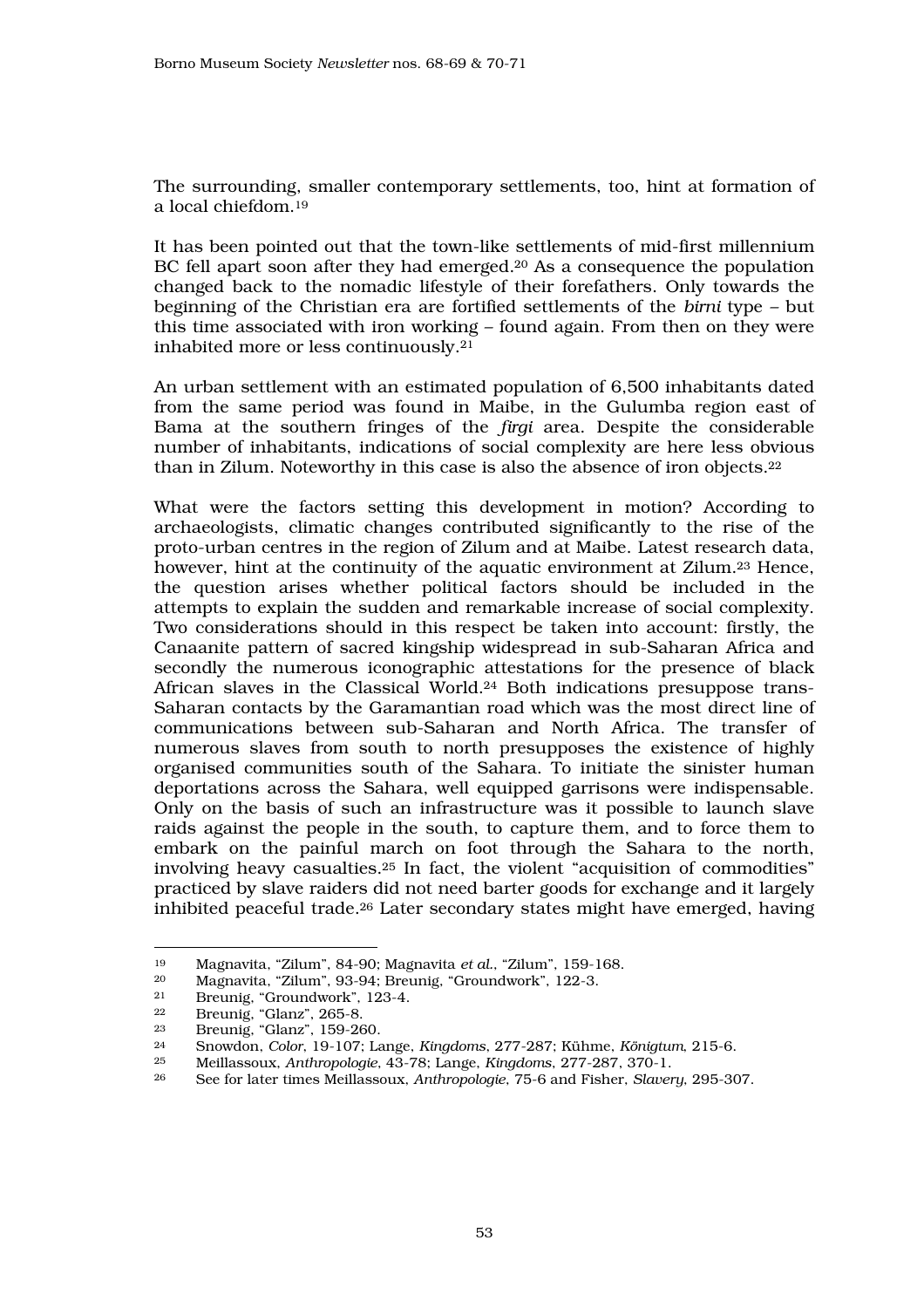the economic function of providing the main Chadic state with slaves for trans-Saharan trade in terms of tributary arrangements.<sup>27</sup>

Archaeologically, such external connections are difficult to trace, as North African importation goods can hardly be expected to be found in the southern sites. Slave-raiding would appear to have prohibited regular trade with southern communities from an early period onwards. Nevertheless, further to the north, various indications suggest early trans-Saharan contacts. Herodotus mentions slave raiding activities of the Garamantes of Fezzan on Black African troglodytes which in fact may have taken place on a larger scale further south in the region of Lake Chad (IV, 183). Greek pottery found in the lowest level of the capital Germa and dated to the fifth century BC provides indirect evidence for the importance of trans-Saharan trade in the mid-first millennium BC.28 Ptolemy provides clear evidence for trans-Saharan contacts in the Roman period. With respect to the end of the first century AB he refers to a Roman trader who had joined an expedition of the king of the Garamantes to Agisymba – probably another name for Kanem – located in the land of the Blacks directly south of Fezzan.29 Archaeological findings on the Garamantian route between Fezzan and Kawar from roughly this period consist of a broken marble column, a sword, and remains of a square stone building.30 The more favourable climatic conditions of the Sahara in ancient times made it easier to cross the Sahara by the Garamantian road than in later periods. These different indications show that the Central Sudan was in Phoenician and Roman times in no way isolated from North Africa.

Further evidence for ancient trans-Saharan contacts is provided by the spread of various innovations. Most researches would nowadays agree that iron technology, dated south of Lake Chad to the seventh century BC, was introduced from Phoenician North Africa to sub-Saharan Africa.31 At a later stage the lost wax technology for the production of bronze objects was probably transmitted by craftsmen with a similar cultural background. These innovations can now be supposed to have contributed among the Sahelian societies to the precipitation of the first millennium BC crisis which finally led to the emergence of social complexity.<sup>32</sup>

In this context the potsherd pavements, which archaeological research has unearthed among the Sao-Kotoko and other peoples of present day Nigeria,

<sup>27</sup> MacEachern, "State", 141-143; Fisher, *Slavery*, 295-307.

<sup>&</sup>lt;sup>28</sup> Daniels, "Garamants", 37; Liverani, "Road", 511.<br><sup>29</sup> Ptolemy VIII, 5-6; Stevenson, *Ptolemy*, 31; Lange

<sup>29</sup> Ptolemy VIII, 5-6; Stevenson, *Ptolemy*, 31; Lange, *Kingdoms*, 280-1; *id.* "*Mune*-Symbol",  $\frac{19}{30}$ 

<sup>30</sup> Rohlfs, *Quer*, 1984, 144; Lange, *Kingdoms*, 282.

<sup>31</sup> Connah, *Years*, 163; MacEachern, "Iron", 425-9.

Cf. Breunig/Neumann, "Continuity", 495-501.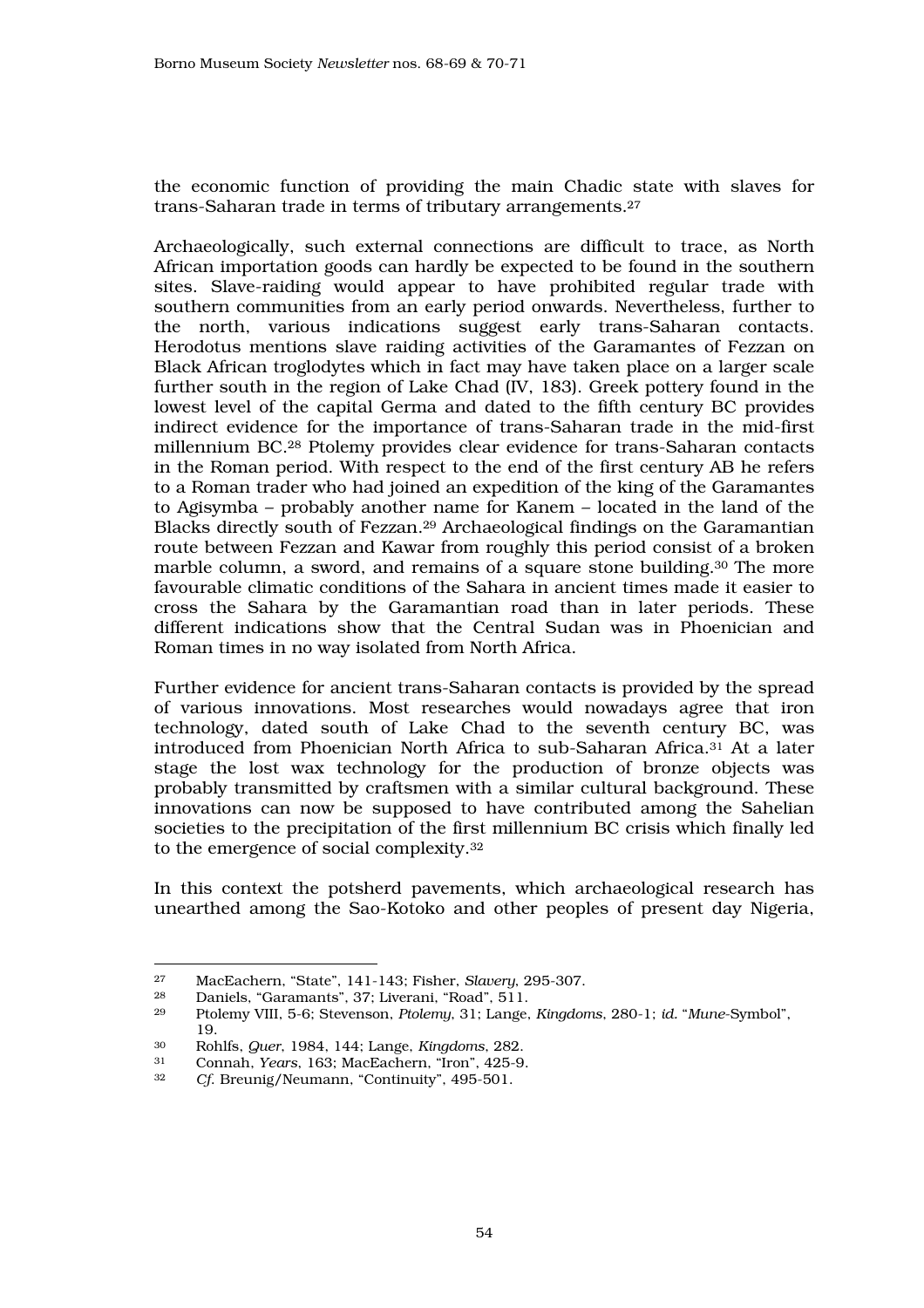deserve special attention.33 In the last resort, they seem to go back to the model of North African mosaic floors and more precisely to the *pavimenta punica* highly valued by the Romans.<sup>34</sup> Other archaeological findings often thought to be of North African origin concern the glass bead production, the rosette-guilloche-pattern, traditional *impluvium* houses of the Yoruba, and the *templum* idea.35 Because of the wide distribution of these elements and the diverse time horizons of their occurrence, archaeologists often assume independent local invention. However, since cultural phenomena belonging to the same context can be shown to be connected to ancient Near Eastern antecedents it would appear to be safer not to exclude the possibility of early borrowings.<sup>36</sup>

In view of the geographical proximity of Zilum to the territory of later Kanem-Borno, the question arises of a possible relationship with the gradually emerging ancient Chadic state. In this respect, a much stronger western orientation of the Chadic state has to be taken into account than would appear from the present location of Kanem east of Lake Chad and Borno west of the Lake.37 Zilum being located hardly more than one hundred km south of the Komadugu Yobe, the life stream of pre-colonial Borno, it is tempting to suppose some kind of early relationship. In fact, the protective wall and the associated political centralisation appear to be best explained as defensive measures taken against slave raiders whose centre of power was located in the northern part of the Chad Basin. The short lifespan of the settlement, which the archaeologists noted with surprise, might in turn have been the consequence of a short but finally unsuccessful resistance against aggressors having in view to take human booty. Thus, the early settlement of the *firgi* region should not only be envisaged as a consequence of the retreating waters of Lake Chad or other climatic changes but also as a zone of retreat for people being exposed to the aggressiveness of northern intruders. In fact, it very much looks as if, pressurized by the slave raiders of nascent Kanem, the inhabitants of the Zilum region first tried to make a stand against their enemies in large fortified settlements and later decided to join their brethren in the more central *firgi* region where the devices of the *birni* could be more favourably complemented by the natural protection offered by the annual flooding by the River Shari and the remaining swampy areas.

 $\overline{a}$ <sup>33</sup> Connah, *Years,* 148, 187; Shaw, *Years*, 160.

<sup>34</sup> *Cf.* Niemeyer, "*Pavimentum*", NP, IX, 451-2.

<sup>35</sup> Frobenius, *Afrika*, 264-7, 323-351; Shaw, *Nigeria*, 1960-2.

<sup>36</sup> Lange, *Kingdoms*, 215-306, 343-376; *id.*, "Überleben". 303-345.

<sup>37</sup> Lange, *Kingdoms* ("Éviction", 317*-*326; "Ethnogenesis", 270-2), 85-94, 146-8.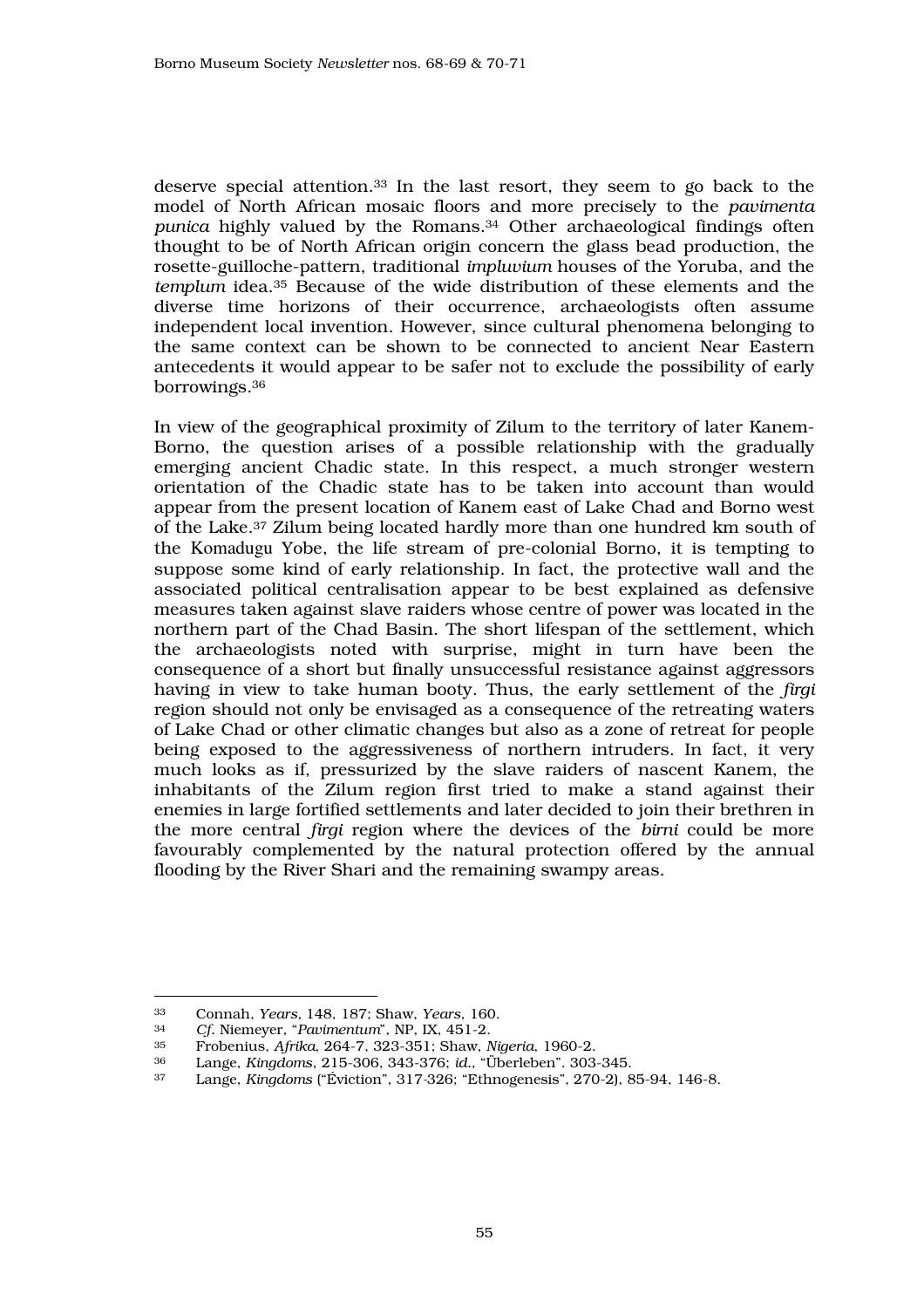# 2. Former Kotoko identity of the inhabitants of the eastern *firgi* region

Today the inhabitants of the Nigerian clay soil or *firgi* region consider themselves to be Kanuri. Most of the European travellers of the nineteenth century, who crossed this area on their way to Logone Birni, Mandara, or Bagirmi, also took the Kanuri identity of the inhabitants of this region for granted.38 Only Nachtigal discusses the peopling of south-eastern Borno in more detail. He considers the area between Monguno and Marte, inhabited by Ngwma or Ngomatibu, as the Ngomati province. The region bordering in the southeast between the town of Missene and the River Shari, he calls the Kotoko province and its inhabitants Makari according to their major town in present-day Cameroon. In contrast to the Ngwma or Ngomatibu, who were already considered Kanuri in the nineteenth century, he realized that the Makari spoke a foreign language called Kotoko. However, he does not provide any details about the actual language spoken by the inhabitants of the various towns of the area. Instead, he singles out two different types of habitation used by the two major peoples of the *firgi* plains: While the Kanuri lived in light straw huts, the Makari or Kotoko preferred to stay in massive houses with thick walls, their reception rooms having a wide earthen elevation where more important people were seated.<sup>39</sup>

In addition, Nachtigal goes into some details with respect to the change of ethnic identity undergone by the inhabitants of the Ngomati province. He considered the Ngwma to have originally been Tubu who were exposed to the influence of the Kotoko. As inhabitants of Ngomati he believed them to be identical to the Ngomatibu ("inhabitants of Ngomati"). The people migrating from here into other provinces of Borno would call themselves Ngwma.<sup>40</sup> Nachtigal is certainly right to stress the original Kotoko identity of the inhabitants of the *firgi* land and the subsequent spread of the Ngwma identity to other regions of Borno but he is wrong in considering the Tubu to have contributed largely to the Kanurisation of the Kotoko. This opinion is based on his erroneous view that the early history of Kanem-Borno was shaped to a large extent by Tubu nomads.<sup>41</sup>

Field research in the 1970s led to the theory that the Ngwma must be seen as Kanurised Kotoko and that the entire *firgi* region of south-eastern Borno had formerly been inhabited by Kotoko or a group closely related to them. Traces of Kotoko identity only survive in the extreme east, directly at the Nigerian border

<sup>38</sup> Denham *et al.*, *Narrative*, I, 140-4; Barth, *Reisen*, III, 118-138; Rohlfs, *Reise*, II, 4-6, 23  $rac{25}{x^{39}}$ 

<sup>39</sup> Nachtigal, *Sahara*, II, 422, 428, 498.

<sup>40</sup> Nachtigal, *Sahara*, II, 422-3 and population map, *Sahara*, II, Appendix.

<sup>41</sup> Nachtigal, *Sahara*, II, 338-9, 400.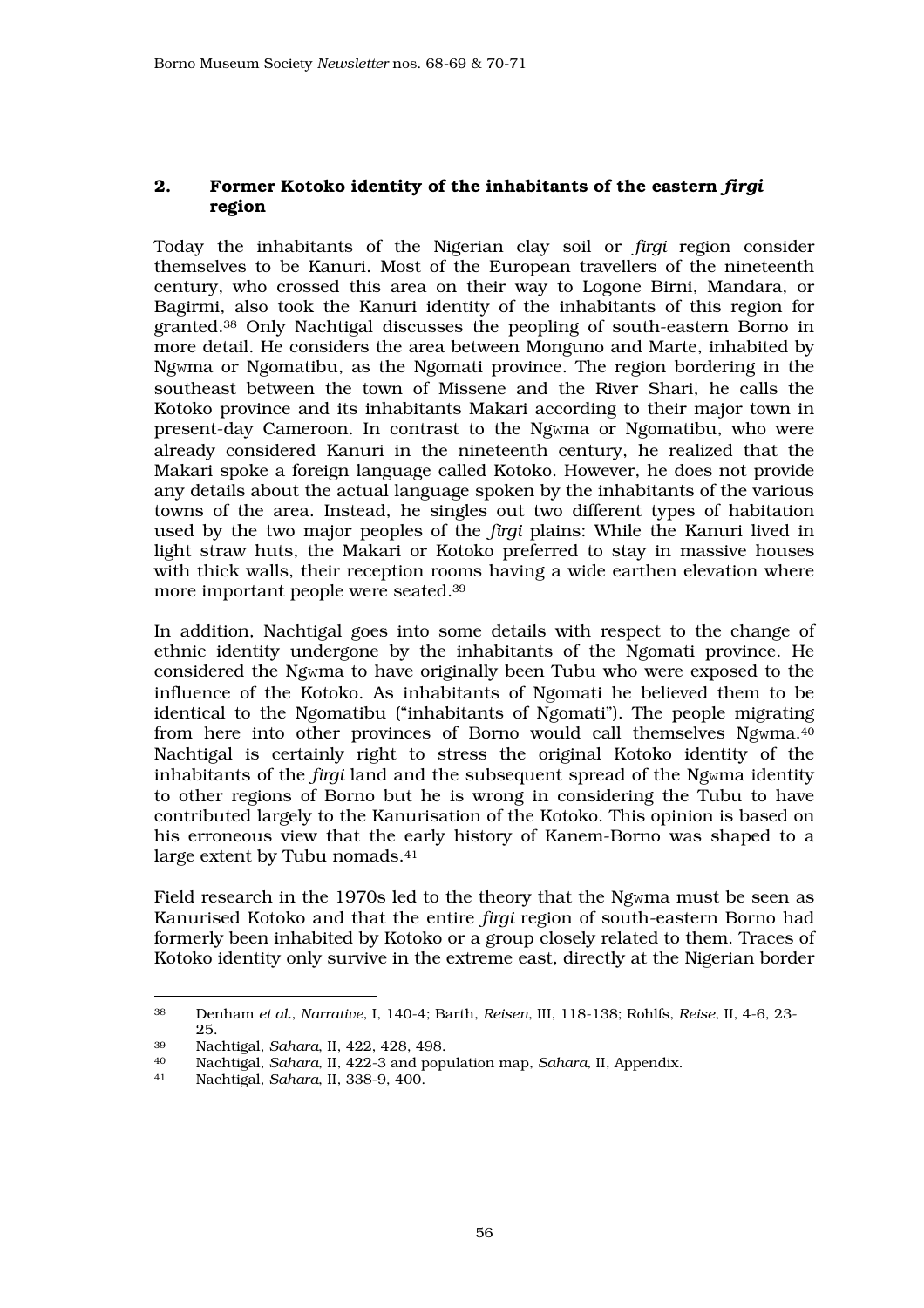with Cameroon. Old people in three villages at the border even spoke Kotoko at the time of research.42 The progress of Kanurisation contributed on the one hand to detach Ngwma identity from the Ngomati district and on the other hand it led to the spread of this label all over the Nigerian part of the *firgi* region. Consequently most informants nowadays refuse to relate the Ngwma to Ngomati.43 Historically the sharp difference between Ngomatibu and Ngwma could refer to two distinct phases of Kanurisation, the first belonging to the Kanem and the second to the Borno period.

By contrast, a rapprochement between Ngwma and Karde is noticeable. Various informants consider the two groups identical although in fact the Ngwma are of Kotoko origin while the Karde were royal slaves.44 With respect to our region, it may be noted that in the Sefuwa period the Karde were posted from Birni Gazargamo as provincial governors to two Ngomatibu towns, Kulli and Mawulli.45 Perhaps the original Karde home in the east of Borno, mostly given as Bagirmi,46 has been decisive for the rapprochement between these two Kanuri sub-groups. In reality, however, the two groups have contributed in different ways to the process of Kanurisation in south-eastern Borno: While the Karde supervised as provincial governors the implementation of Sefuwa power, the Ngwma formed the local element of ethnic incorporation further to the east. With the increasing power brought to bear by the centre on the periphery and with the intensification of the process of Islamisation, many descendants of the Kotoko found it apparently more opportune to claim being members of the Ngwma group that had been totally Kanurised since long instead of persisting in calling themselves Makari. In certain cases of recent adoption of the Kanuri identity people qualify themselves by using both terms Ngwma-Magari (for Ngwma-Makari).47 It probably will not last long before this direct hint to their former ethnic identity will be abandoned.

Other names connected with the Sao tradition look suspiciously like Ngwma. According to local legends, Birni Gazargamo, the capital of Borno from c. 1460 to 1809, was built by the king of the Sao Dala Gumami or Guma Kandira

 $\overline{a}$ <sup>42</sup> In Wumbo, between Ngala and Rann, in Jilbe, south-eastern of Kala, and in Ngaje, south of Jilbe (FN 77, 85b, 88b).<br><sup>43</sup> In Monguno the Nguma are

<sup>43</sup> In Monguno the Ngwma are placed outside of Ngomati, in Ngala it is believed that Ngwma live south and east of Ngomati (FN 77, 83a) and in Maza/Dikwa Ngomati is called the land of the Ngwma (FN 77, 89b).

<sup>44</sup> Identity between them is supposed in Ngwlaru/B. Gazargamo, Sabba/Sangaya, Maza/Dikwa and Máfa/Dikwa (FN 77, 26b, 84b, 89b, 90a); close similarity in Ndufu, Kaza/Sangaya, Maiba/Gajiram (FN 77, 84a, 84b, 91a).

<sup>45</sup> In Ngwlaru/B. Gazargamo, in Sabba, and in Mafa/Dikwa (FN 77, 26b, 84b, 89a).

<sup>46</sup> In Damasak, in Kulli, and in Maiba/Gajiram the Karde are said to have come from Bagirmi (FN 77, 11b-12a, 90a, 91b.<br><sup>47</sup> In Wumbo, east of Ngala, and in Kai

<sup>47</sup> In Wumbo, east of Ngala, and in Kaza, south of Ngala (FN 77, 84b, 88b).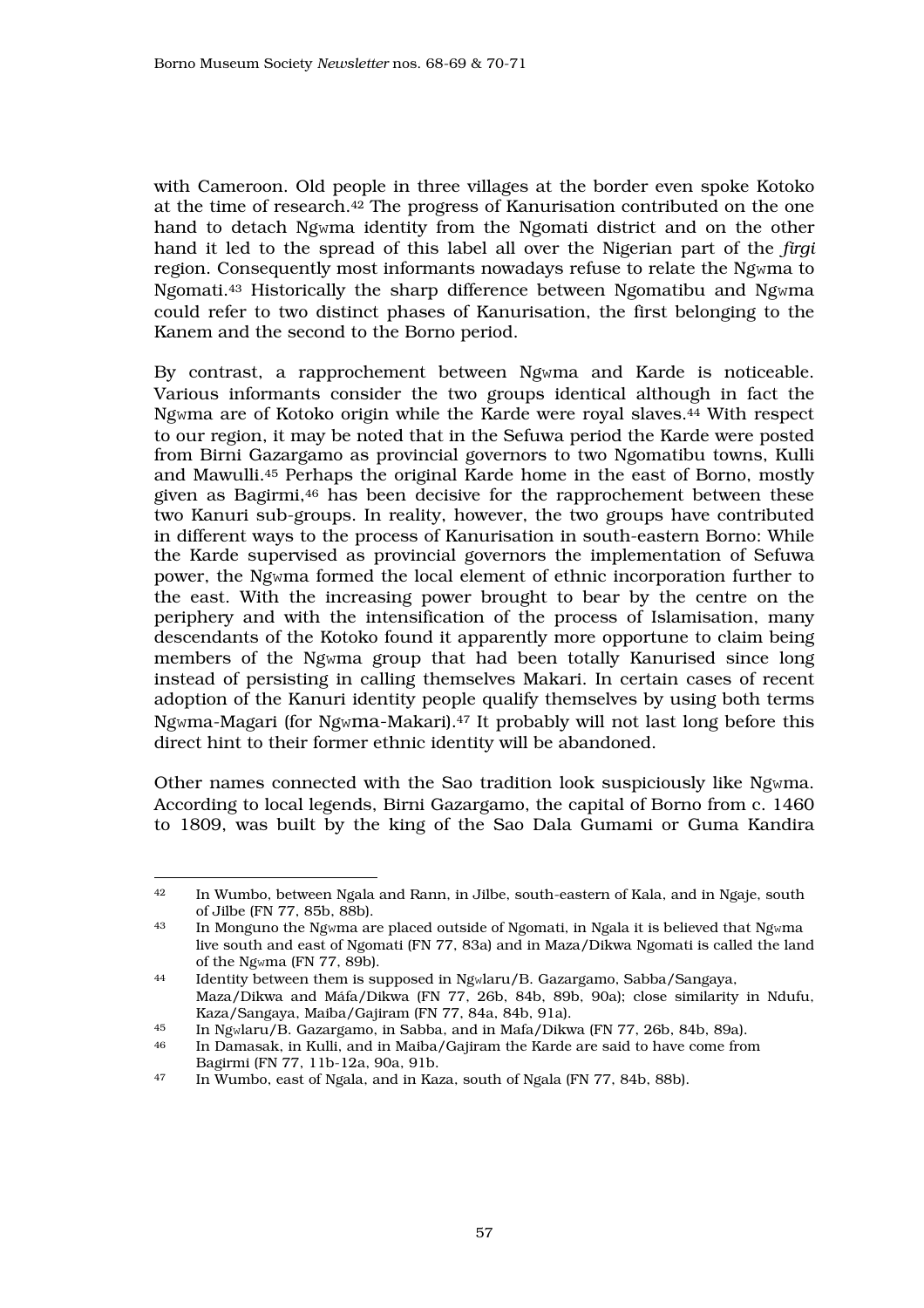"Guma, the hunter".48 In Kanuri Guma-*mi* means "the son of Guma". Who was Guma, whose name designates in all likelihood such different items as the Sao leader of the region of Birni Gazargamo on the Komadugu Yobe, the capital of Borno (*ga*y*r gamo* "strength of Gamo")49 and the Ngwma of the *firgi* land? Earlier attempts to explain this relationship by late medieval influences brought to bear by the inhabitants of the *firgi* lands on the region of the Komadugu Yobe are not convincing since the descriptive designation Sao itself – as will be seen below – is much older.<sup>50</sup> Therefore it must be supposed that the term Guma belongs likewise to the oldest stratum of social complexity in the Lake Chad area. Anticipating somewhat further developments in this respect, it may be suggested that the term is derived from the name of a forebear of ancient Near Eastern immigrants of the pre-Roman period such as the Kassite ancestral figure Agum.51 In the wider context of the history of the Central Sudan such considerations with respect to the oldest history of the town and state builders of the Lake Chad Basin will appear to be more plausible.<sup>52</sup>

3. Foreign origin of the Sao according to Kanuri and Kotoko traditions

Everywhere in the former Borno Empire, the most prominent pre-Islamic inhabitants are called Sâo, Sâu, Sô or Sôo. They are said to having been giants who built large buildings and produced high, thick-walled clay pots. Hence Kanuri consider them town builders and producers of much larger containers than in use nowadays. In Kawar and southern Fezzan they are thought to have been the builders of mighty castles.53 The Kotoko likewise ascribe to them the imposing clay architecture, the former town walls, and the large clay pots that served as storage and burial containers.54 We are apparently faced here with old and relatively precise traditions common to Kanuri and Kotoko, which refer to craftsmen no longer in existence.

 $\overline{a}$ <sup>48</sup> Palmer, *Memoirs*, II, 66-68; Migeod, "People", 26 (Yau), 28 (Gumsai Gagala); FN 77, 22b (Dekwa); 32a (Dagambi).<br><sup>49</sup> Erom Akk *gauru* "strong

<sup>49</sup> From Akk. *gayru* "strong" or *gayr*5*tu* "strength" (CAD, V, 56-58) according to a presumably older traditional name. The earlier suggested etymology *qa*s*r Gamo* "the castle of Gamo" is open to criticism (Lange, *Kingdoms*, 149) and would imply the duplication of Akk. *birni*/*birtu* "citadel" (CAD, II, 261-3) and Ar. *qa*s*r* "castle", 82.

<sup>50</sup> Lange, *Kingdoms* ("Préliminaires", 205; "Ethnogenesis", 277), 131, 149; Platte, *Frauen*, 55. The second, the ninth and the twelfth Kassite kings were called Agum (Grayson,

<sup>&</sup>quot;Königslisten", RLA, VI, 126. For the importance of Agum as an eponymous ancestor of the Kassites, see Brinkman, "Kassiten", RLA, V, 465-6). Similarly the second founder of Makari is called Dala Kasé "the praised Kasse/(Kassite)" (cf. Lebeuf, *Principautés*", 77). <sup>52</sup> Lange, *Kingdoms*, 253; *id*., "Für" (in preparation).

<sup>53</sup> Migeod, "People", 19-29; Le Sourd, "Tarikh", 2-3; FN 76, 25a (Tedjerhe: Sao was a giant); FN 76, 26b (Djado: castle of Meshru, 80 km south of Tedjerhe, was built by the Sao).<br>
Lebeut (Masson Detourbet, Civilication, 44, 56; Trimingham, History, 105, 6; Connab

<sup>54</sup> Lebeuf/Masson Detourbet, *Civilisation*, 44-56; Trimingham, *History*, 105-6*;* Connah, *Years*, 179, 191.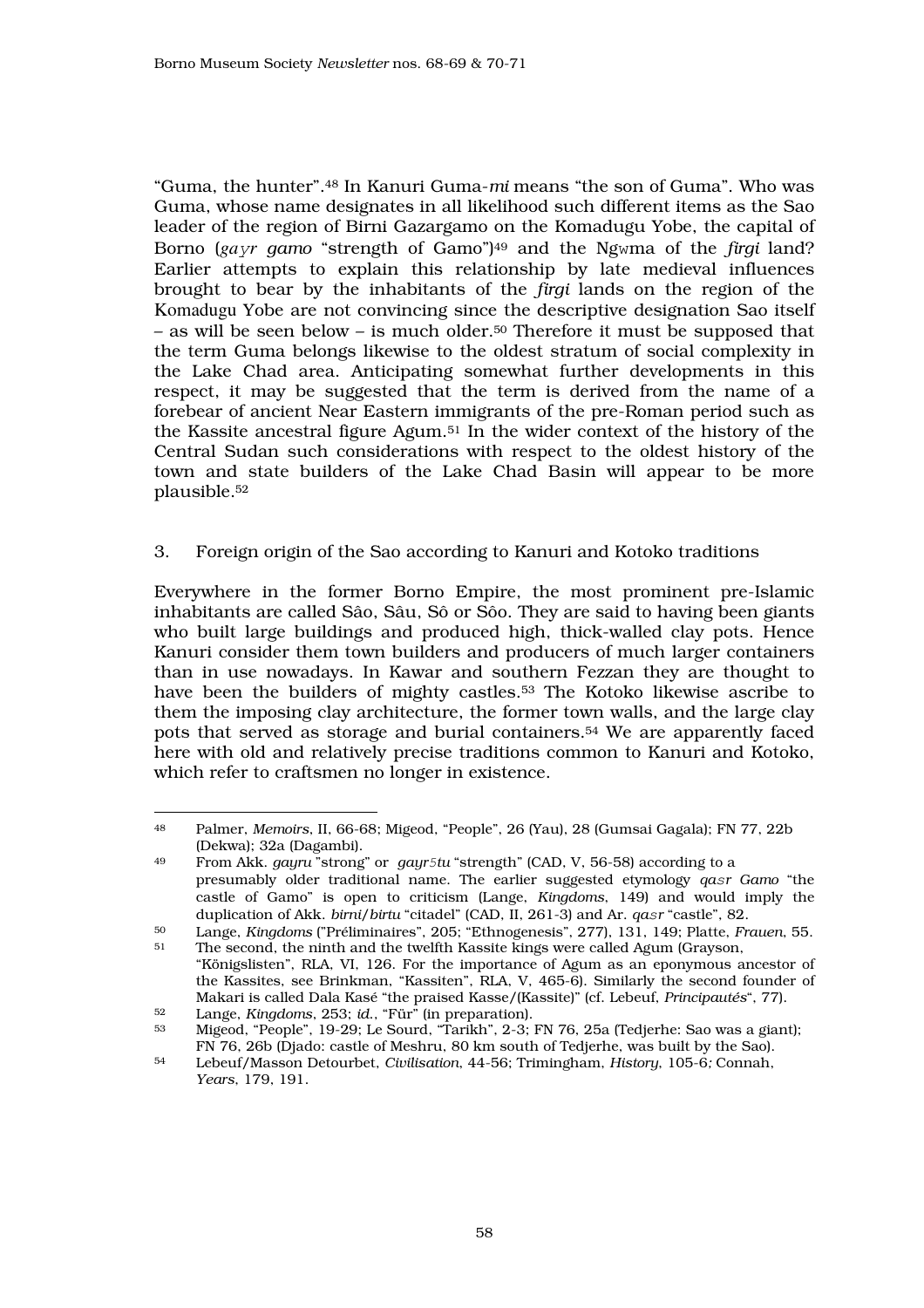The Sao were not at all the autochthonous inhabitants of the Borno Empire as is often assumed.55 Various traditions confer to them a far-away place of origin comparable to the Yemenite provenance of the Sefuwa. Among the Kanuri of Kawar (Bilma) it is said that they were descendants of Noumouroudou Kinana (Nimrod Canaan), a Biblical figure also known elsewhere in the Central Sudan.56 During their immigration from their home region – probably Canaan – they are said to have followed a route via the Nile Valley in the east or a route passing through North Africa.57 Only among the Kanuri of the Komadugu Yobe region might a local origin of the Sao initially be considered to be correct. This opinion, however, results from the contrast between the Sefuwa immigrants from Kanem and the local people. It only corresponds to the traditions of the ruling dynasty and not to - so far unknown - traditions of the local population.58 Further to the north the legends of the Saharan Kanuri clearly indicate an early connection with Canaan.

According to older Kotoko traditions, the Sao originated from Syria or Palestine in the Near East.59 Informants of the colonial period trace the origin of the Sao to northern towns with stone walls and mention the crossing of a desert. They furthermore explain certain customs by reference to the behaviour of their ancestors who lived in far-away towns abandoned by them at the edge of the sea. In particular they refer to ancestral Sao who inhabited a coastal town of the *bahr N'Gouloufoun* (*ba*h*r*, Arab. 'sea') on the other side of the desert.<sup>60</sup> Other traditions connect the Near Eastern origin of the Sao with a pair of twins of a woman from Jerusalem. Her descendants, the Sao, are said to have inhabited the dark island of *Goulefou* which was located in a black sea without sunlight, illuminated only by shining metal, the "living gold".<sup>61</sup> Traditions published by anthropologists in post-colonial times distinguish between hunters with spears, hunters with bow and arrows, and fishermen. The hunters are believed to have originally lived in Kanem or further north or northeast. The fishermen are said to have come from the north, from Lake Fitri, and from the region of River Benue.<sup>62</sup> Neither general Kotoko traditions nor those of the individual city-states support the idea of a purely local origin. Even behind the place names Kanem and Fitri, which prevail in the more recent accounts, one may suspect the previously mentioned relations with

<sup>55</sup> Urvoy, *Histoire*, 17-20; Trimingham, *History*, 104-5; Oliver, *Experience*, 92-3.

<sup>56</sup> The Yoruba are said to descend from Canaan and Nimrod (Bello, *Inf*1*q*, 21; transl. Arnett, *Rise*, 16); Hogben and Kirk-Greene mention the drumbeat *Namaruzu* f*an Kana'an*  practiced in Daura (*Emirates*, 148); FN 96, 7-8 (right and left drum on the camel); 17-18 (at turbanning ceremony of the king).

<sup>57</sup> Le Sourd, "Tarikh", 3; Vikør, *Oasis*, 41-42.

<sup>58</sup> Palmer recorded two texts about the conflicts between the Sefuwa and the Sâo (*Memoirs*,  $II, 64-68$ .

<sup>59</sup> Nachtigal, *Sahara*, II, 534-5; Lebeuf/Masson Detourbet, *Civilisation*, 28, 33.

<sup>60</sup> Boulnois, "Migration", 85 (salt sea), 101 (stone walls, human sacrifice).<br>61 I ebeut (Masson Detaurbet, *Civilisation*, 28, 20: Lebeut, Archéologie, 100

<sup>61</sup> Lebeuf/Masson Detourbet, *Civilisation*, 28-29; Lebeuf, *Archéologie*, 109.

<sup>62</sup> Lebeuf, *Principautés*, 37-38, 75; Lebeuf/Masson Detourbet, *Civilisation*, 28-29.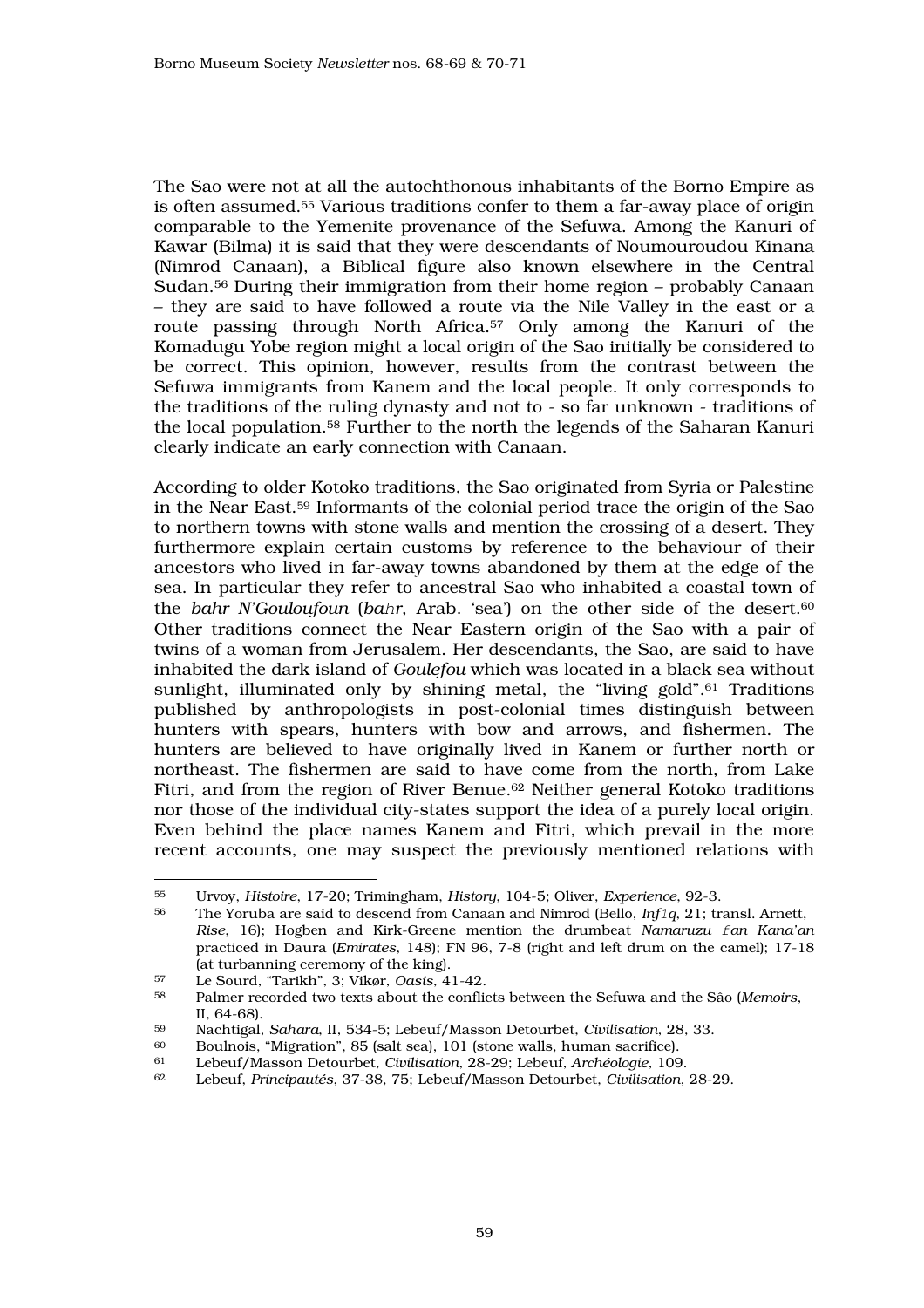North Africa and beyond. The legendary locality *N'Gouloufoun* or *Goulefou*, at the sea shore or on a small island, might have been a coastal town at the edge of the eastern Mediterranean Sea. It may hypothetically be identified with either the harbour town Byblos, called Gubla in Phoenician and Jubayl/Gubayl in Arabic, or Tyros situated on a small island in the see.63 Both towns were located amidst a region which during the neo-Assyrian period received large numbers of deportees from Mesopotamia.<sup>64</sup>

In addition, among the Kotoko circulate stories with strange biblical connotations. According to one narrative, the Sao had left their home at a "black river" close to the Red Sea after the destruction of their harvest by the Deluge.65 Following another story, the Sao boarded Noah's Arc and left it at Moussoro, east of Lake Chad. It is also said that Noah saw, from the mountain Hadjer al-Khamis, his people in a pirogue on Lake Chad. On attempting to reach them, he fell into the water and the pirogue capsized. After this the Sao emerged from the fertile mud of Lake Chad – out of Noah's body?66 The ancestry of the Sao is sometimes traced back to Iwètche, son of Anak (Henoch), son of Sita (Set), son of Adam and Eve.67 This tradition may be compared with the genealogy of the Sefuwa kings of Kanem-Borno transmitted by the *D*3*w*1*n*, which has with one exception all the names of the Biblical patriarchs from Abraham to Adam.68 The suspicion of a loan from Islamic written material can be shown to be unfounded in the case of the *D*3*w*1*n* since some of its biblical names have more authentic forms than those transmitted by Arab authors.69 Although the biblical stories of Kotoko oral traditions likewise have an authentic flavour because of their closeness to oriental mythology, Islamic *feedback* can in this case not be formally excluded. With respect to these biblical elements, note should also be taken of the Israelite impact on the early culture of Kanem-Borno as witnessed by the *Mune*-Symbol, which Ibn Furt 5 in the sixteenth century considered to be identical with the Arc of the Covenant of King Saul.<sup>70</sup>

So far, it is unclear whether the Sao were strangers or simply ancestors of the

 $\overline{a}$ <sup>63</sup> Jidijian/Lipinski, "Byblos", "Tyr", DCPP, 82-83, 478-9; Lipinski, *Itineraria*, 189-223  $(Ophi)$ .<br> $64 \qquad Oded \qquad I$ 

<sup>64</sup> Oded, *Deportations*, 116-135.

<sup>65</sup> Lebeuf/Masson Detourbet, *Civilisation,* 29.

<sup>66</sup> Lebeuf/Masson Detourbet, *Civilisation*, 29-30; Lebeut, *Principautés*, 98.

<sup>67</sup> Lebeuf/Masson Detourbet, *Civilisation*, 30; Lebeuf, *Principautés*, 43.

<sup>68</sup> Lange, *D*3*w*1*n*, 22-23, 65; *id. Kingdoms*, 243-5. The only missing name is Peleg, son of Eber (Gen. 5; Gen. 11, 10-27; L 3, 34-38).<br>
Lebeuf believes in a loan from Islam (Etud.

<sup>69</sup> Lebeuf believes in a loan from Islam (*Ètudes*, 98). Regarding independence of the biblical information of the *D*3*w*1*n* see Lange, *Kingdoms*, 243-5.

<sup>70</sup> Palmer, *Memoirs*, I, 70; Lange, "*Mune*-Symbol", 15-25. In a paper of 1977, published by K. Tijani, which lapsed my attention Abdullahi Smith already suggested that the *Mune* should be considered as an element of Judaic influence in the Central Sudan ("Mune", 244-5).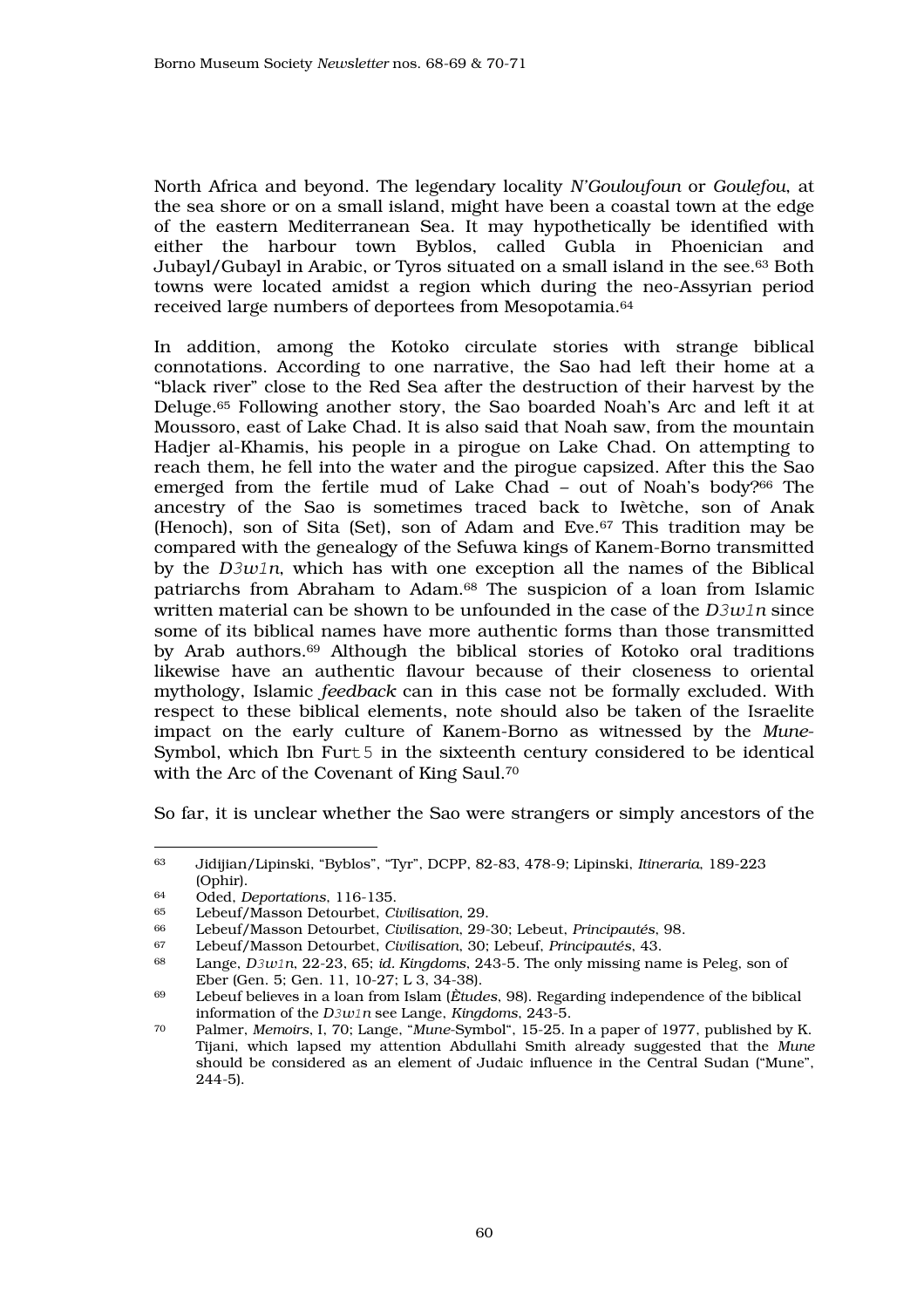present carriers of these traditions. They are mostly regarded as giants, able to erect large buildings and to produce huge pots, but who rejected Islam. As pagans, they stood in opposition to the Muslim people of Borno. Sometimes it is purported that they had tried to trick the Yemenites (Kanuri) into death. However, more frequent are traditions according to which the Kanuri tricked the Sao without any previous enmity. In the region of the Komadugu Yobe and in Kawar the story is told that the Kanuri overwhelmed the Sao in a defenceless condition after they had beguiled them into letting their hands be tied together in order to have them henna-dyed.71 According to these legends, the Sao must have lived for some time side-by-side with the Kanuri before they died out or were forcefully eliminated.72 Other narratives claim that the Sao had disappeared already or moved to other places when the Kanuri arrived.<sup>73</sup> It would appear that these stories are told by present-day people who prefer to dissociate themselves from any Sao ancestry. This is the prevalent tendency among all the Kanuri speakers. Only with respect to the Ngwma of southeastern Borno do some informants suggest an earlier Sao identity.74 Also it should be noted that modern researchers tend to press local traditions into the mould of ethnical constructs. This is most apparent in the usage of the ethnonyms Kanuri and Kotoko as opposed to the term Sao, a contrast which local informants even today do not perceive in the same way.<sup>75</sup>

In the first quarter of the twentieth century people in various places insisted on ethnic continuity between the Sao and themselves. It was then possible to meet individuals who used the term with positive connotations. That was the case with the majority of the inhabitants of Yau on the *Komadugu* Yobe who called themselves specifically Sao-Ngissim (not Ngizim). The village head of Yau considered his own father to be Sao and his mother Kangu. In Gumsai Gagala close to Birni Gazargamo, the village head (*lawan*) and his representative (*b*w*lama*) likewise claimed for themselves and fifty other persons in the village Sao ancestry. In Monguno further south 150 Sao families were recorded and the office *b*w*lama* was said to be reserved to the Sao.76 Here it was even believed that the newcomers from Kanem in the area of Birni Gazargamo speaking Arabic learnt the Kanuri language from local Sao.<sup>77</sup> These statements would seem to refer to a section or a clan of the Bornoan

 $\overline{a}$ <sup>71</sup> Palmer, *Memoirs*, II, 67; Le Sourd, "Tarikh", 5; tradition from Guba between Gashua and Geidam (FN 77, 39a-3b).<br>
T<sub>2</sub> In Fachi (Le Sourd "Ta

In Fachi (Le Sourd, "Tarikh", 4). In Minter mention is made of co-habitation without intermarriage (FN 77, 3a-3b).<br>
<sup>73</sup> It is said in Kawar that they h

It is said in Kawar that they had moved to Fezzan (Le Sourd, "Tarikh", 3). In Banna, near Damasak, they are reported to have disappeared before the arrival of the Kanuri (FN 77, 13b).

<sup>74</sup> In Kaza, Sangaya and Monguno (FN 77, 84b, 85a-b, 91a).

<sup>75</sup> With respect to the ethnonym Kanuri see the valuable comments by Platte, *Frauen*, 55. Migeod, "So people", 24-27. In Sabba, south of Ndufu and Sangaya, it is still maintained

today that the village head descends from the Sao (FN 77, 84b).<br>
Wiesed "People" 24, 29 (information of Mongonu)

Migeod, "People", 24, 29 (information of Mongonu).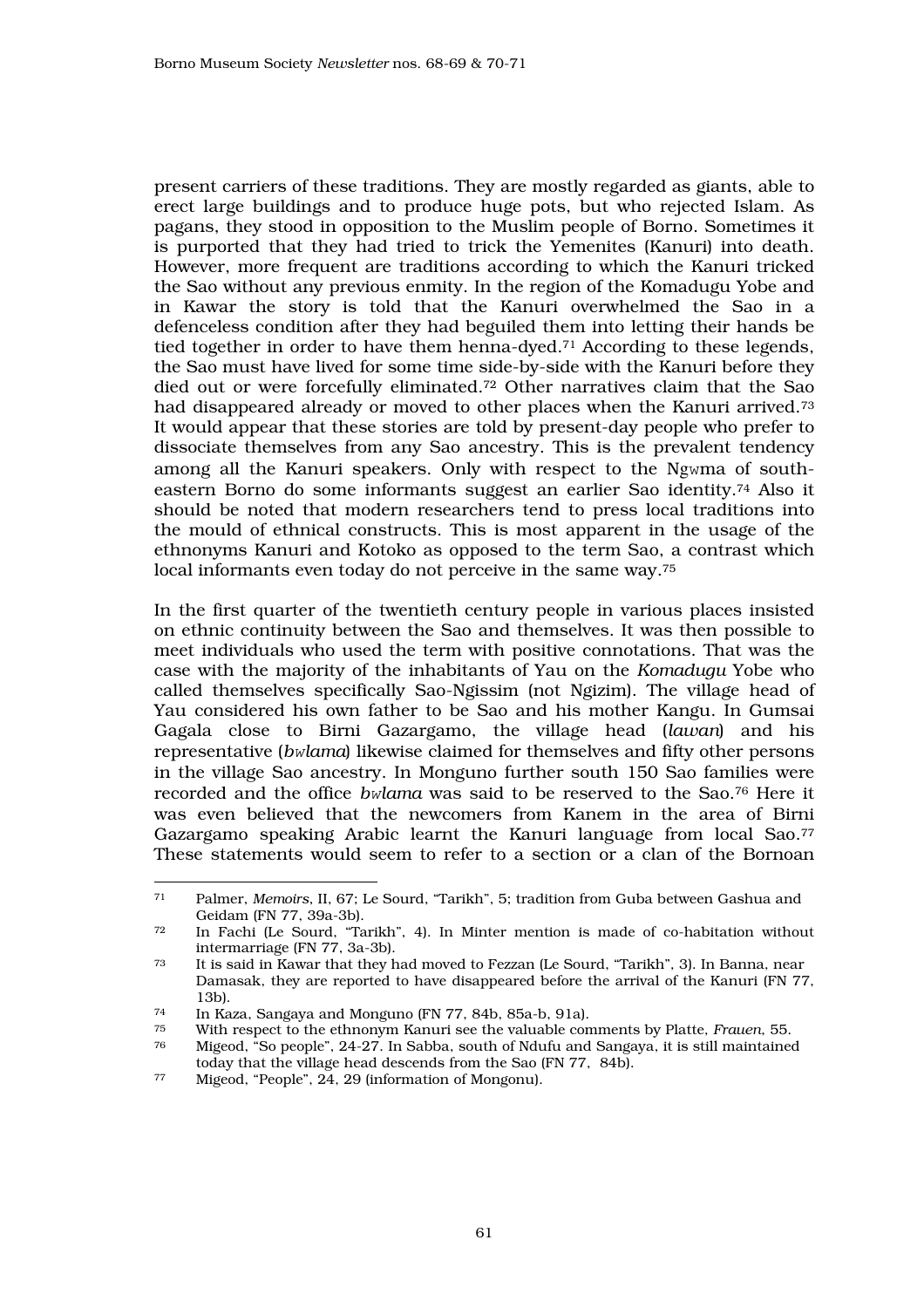society with handicraft specialisation akin to the Magumi Duguwa or the Ngalaga likewise marginalised by the Sefuwa.<sup>78</sup>

Among the Kotoko the opinion of an original Sao identity was even more prevalent. In particular, it was generally believed that all the pre-Islamic kings of Kotoko towns were Sao while the people themselves had Sao ancestors.<sup>79</sup> The common designation of formerly prestigious predecessors associated with the *birni* complex can be taken in itself as important evidence of an ancient cultural hegemony exercised by the Magumi – first the Duguwa, then the Sefuwa – on the city-state societies of the *firgi* land. Among the Kanuri and the Kotoko four factors led to a growing dissociation from the Sao: increasing identification of the Sao with paganism, loss of craft skills connected with pre-Islamic practices and rituals,80 association of the Sao with people of unusual gigantic size, and preference for clan names not bearing negative connotations.

Attention should further be drawn to the prominence of an individual Sao in the traditions of central Borno. Arriving in the region of their future Bornoan capital, the Sefuwa are said to have first met So Dala Gumami, an individual who was the *mai*, "king", of the Sao or just their leader. He is the one who interacted with the newcomers and built Birni Gazargamo for them, not the Sao people in general. When after some time of cohabitation, war broke out two different sets of traditions refer to the consequences. In the area of Birni Gazargamo it is believed that the Sefuwa exterminated the Sao only sparing their friend So Dala Gumami who left for Kano.81 In Yau, 120 km to the east, people have a different opinion on the outcome of the war. Dala Gumami having already died, his son Duna is supposed to have been slain by the Sefuwa. But subsequently the women united and killed the Sefuwa king in turn.82 This victory and the subsequent survival of the Sao explain why the inhabitants of Yau could still recently claim to be of Sao origin.<sup>83</sup>

Sao traditions of Tedjerhe, the most northern Kanuri locality situated in

 $\overline{a}$ <sup>78</sup> In 1977, the Sao were said to have disappeared from the area of Birni Gazargamo (Boari, Gambaru, Dekwa, Krikao, FN 77, 18b, 20b, 22a, 23a) and of Monguno (FN 77, 1b, 90b, 91a). On the sub-groups of the Kanuri see Nachtigal, *Sahara*, II, 415-447.

<sup>79</sup> Boulnois, "Migration", 87-89; Lebeuf/Masson Detourbet, *Civilisation*, 38; Lebeuf, *Principautés*, 36, 77-79; Platte, *Frauen*, 49.

<sup>80</sup> At present all blacksmiths and goldsmiths among the Kotoko are foreigners since the exercise of their professions is considered to be contrary to Islamic prescriptions (Lebeuf, *Principautés*, 119).

<sup>81</sup> According to the tradition collected by Palmer, the leader of the Sao was called So Dala N'gumami (*Memoirs*, II, 66-68). The *lawan* of Dekwa, west of Birni Gazargamo, called him *Mai* Dala Gumami and made him finally depart to Kano (FN 77, 22b).

<sup>82</sup> Migeod, "People", 26. It should be noted that Duna is an abbreviation of Dunama and as such a royal name  $(D3w1n, n^{\circ} 13, 17, 36, 40, 52, 60, 66)$ .<br><sup>83</sup> The expeditions of  $\text{Id}r2s$  Alauma in the sixteenth century of

<sup>83</sup> The expeditions of Idr3s Alauma in the sixteenth century against the Sao-Gafata reached only up to Diffa, 50 km northeast of Birni Gazargamo. No mention is made of attacks against Sao living north of the capital (Lange, *Kingdoms* ("Préliminaires", 196), 122.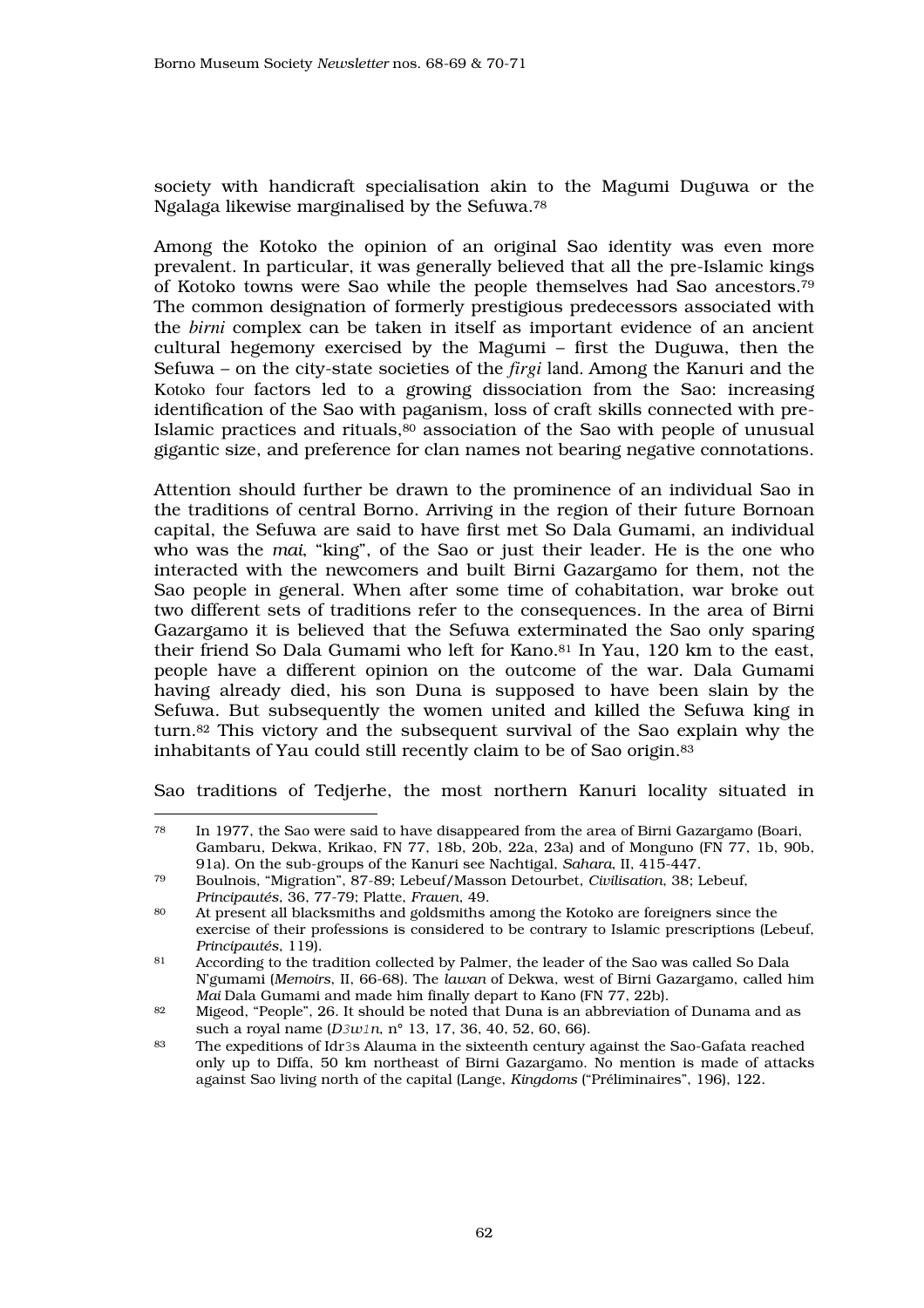southern Libya, ignore a people of that name and only deal with an individual called Sôo. He is said to have been a giant who built not only the castle of Tedjerhe but also those of Agram/Fachi und Brao/Djado in Niger and Traghen in Libya.84 In Kawar people tell the story of an individual Sao who usually travelled in half a day from Tedjerhé to Fachi but died in a well in southern Libya.<sup>85</sup> Going one step further, we note that according to the tradition of Makari, the most important Kotoko town, the city was founded by a hero called *Ma* Sougou, "king" Sougou, whose people were called Sougou or Sao.86 It would therefore appear that certain traditions preserve the memory of a "king" of the Sao, others of an individual Sao and still others of a fuller name Sougou/S5g5.

In connection with an overall history of the Central Sudan it may be worthwhile considering the possibility that the quasi ethnic label Sao is itself an abbreviation of an originally more complete name such as Shango. Like in Magumi > Maami elision may have reduced the name Shango/Sango to Sao: Sango > Sago/Sugu > Sao. It should be noted that y*angû* itself was the priestly name of Assyrian kings which is widespread in West Africa.87 In the light of this etymology the previously noted marginal Sao traditions insisting on royalty, individuality and the full name S5g5 may in fact reflect traces of an older form of the Sao tradition focussed on an ancestral individual king called Shango/ y*angû*.

Evidence for a survival of the Shango title among the Kotoko is provided by the kinglist of Makari, the traditional centre of the Kotoko: In the seventh, eighth and fifteenth position of the list it has the names Sungu *dumu* (Kot.: "Sungu the strong"), Sungu y*im*2 (Akk.: y*angû* y*anû* "Shango, the second") and Sungu *dal*,. <sup>88</sup> These names were formerly wrongly written as *Su*g *Dumuh*, *Su*g *Smé* and *Su*g *Dalé* because they were solely rendered on the basis of a transcription of their written Arabic form and not on account of their local pronunciation.<sup>89</sup> In the list, they follow names of apparently Kassite and Assyrian origin which are similar to those of other Central Sudanic kinglists.90 Furthermore, with

 $\overline{a}$ <sup>84</sup> Information provided by a group of old Tubu – on the basis of stories heard from elderly Kanuri – and independently by a young Kanuri (FN 76, 25 a).

<sup>85</sup> The story seems to reflect knowledge of the individual Sao tradition of Tedjerhe (Le Sourd, "Tarikh", 4-5).<br> $^{86}$  Lebeuf *Archée* 

<sup>86</sup> Lebeuf, *Archéologie*, 75; Lebeuf, *Principautés*, 61.

<sup>87</sup> Lange, "Ursprung", 213-238; id., *Kingdoms*, 239, 254 ("Links", 358-360; "Dimension", 196-8), 330-2, 206-8; CAD, XVII, 1, 377-382.<br><sup>88</sup> Dumu may be interpreted as a loan from Kany

<sup>88</sup> *Dumu* may be interpreted as a loan from Kanuri *dunó* "strength"/*duna* "strong" (Cyffer/Hutchison, *Dictionary*, 39) and similarly from Akkadian *dunnu* "strength"/*dunnunu* "strong" (CAD, III, 184-6). *Dal,* may be related to the Akkadian *dal*1*lu*  "glorify" sometimes used in royal epithets (CAD, III, 46-47).

<sup>89</sup> Lebeuf, *Principautés*, 77; FN 77, 80a, 80b.

Lange, *Kingdoms*, 239-242 (Oyo-Yoruba), 252-254 (Kebbi and Zamfara).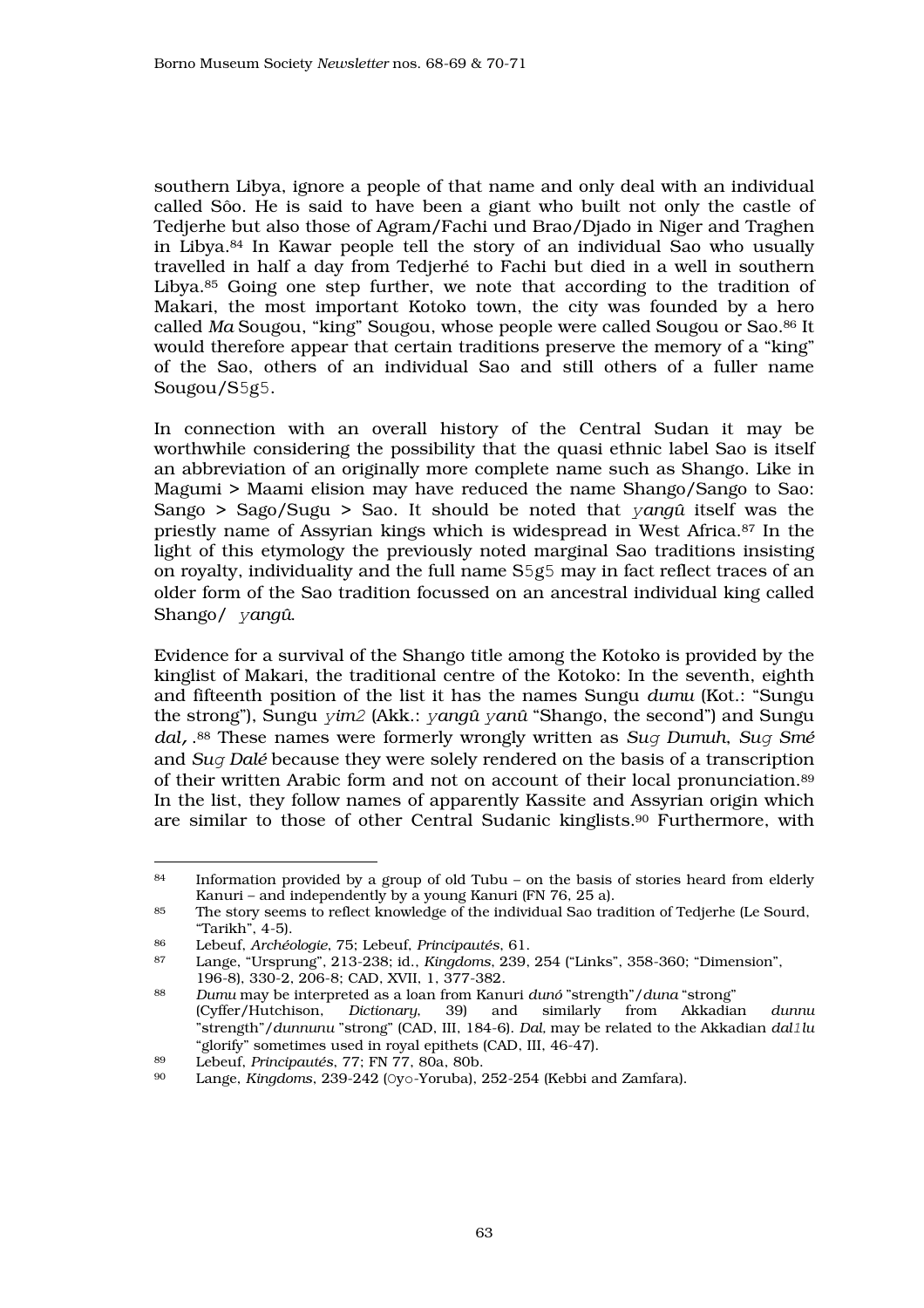respect to the importance of the Shango name for the Sao-Kotoko, it may be noted that the founder of Gawi, the most eastern Kotoko town, is said to have been Dongo, the slave of a Babaliya king.<sup>91</sup> The slave status of a Shango city founder of the Kotoko matches well with the subservient position of the Sao *vis-à-vis* the Magumi – Duguwa and Sefuwa – ruling groups. It seems to reflect a reversal of destiny of the Assyrian ruling elite owing to their defeat by the Babylonian (Babaliya) army.92 Assyrian traditions are most strikingly preserved in the former Kotoko town of Sangaya, a name apparently derived from y*angû*, where the founding heroes are called Adimun and Adisun, two names which figure in the Assyrian kinglist as Adamu and Adasi in the 2nd and 47th position, the second being considered as a dynastic founder.93 South of Lake Chad, certain political entities would appear to have perpetuated the names and traditions inherited from their ancient Near Eastern forebears. In Kanem-Borno as in other states of the Central Sudan, the name Shango – in this case apparently shortened to Sao – could thus originally have referred to the ancestral figure of an ancient Near Eastern group of refugees perpetuating the tradition of Assyrian rulership. The supposition of a specifically Mesopotamian connection of the Kotoko is further supported by the dragon killing myth of Makari and the associated triadic structure of the town and of the whole country.<sup>94</sup>

## Conclusion

Contrary to the theories of the colonial period claiming that the city culture of the Sao-Kotoko is of Mediterranean or ancient Near Eastern origin, the tendency prevails today to consider only local factors for the emergence of sub-Saharan cultures. This approach, rooted in the post-colonial paradigm, has undoubtedly contributed to the decolonisation of African history. Its continued pre-eminence in African historical research is likely to be an obstacle for further progress in the attempt to throw light on the period most relevant for the emergence of social complexity.

Admittedly, the absence of North African importation items in the older layers of settlement mounds south of Lake Chad has reinforced the impression of purely local developments leading to the rise of the *birni* complex and the state. However, non-archaeological evidence points to the likelihood that early slave raiding inhibited normal trade relations and thus distorted considerably the archaeological record. Therefore it would be one-sided and misleading to base consideration concerning the early history of the *firgi* people solely on

<sup>91</sup> <sup>91</sup> Lebeuf, *Principautés*, 71; Lange, "Ursprung", 218.

<sup>92</sup> Weißbach, "Babylonien", RLA, I, 381-2; Lange, *Kingdoms* ("Dimension", 196-200), 206-  $\frac{210}{93}$ 

 $^{93}$  FN 77, 85b; Grayson, "Königslisten", RLA, VI, 126; Weidner, "Adasi", RLA, I, 35.<br> $^{94}$  Cf Lebeuf, Archaéologie, 75, 81. For further details see Lange, "Für" (in preparat

<sup>94</sup> *Cf*. Lebeuf, *Archaéologie*, 75-81. For further details see Lange, "Für" (in preparation).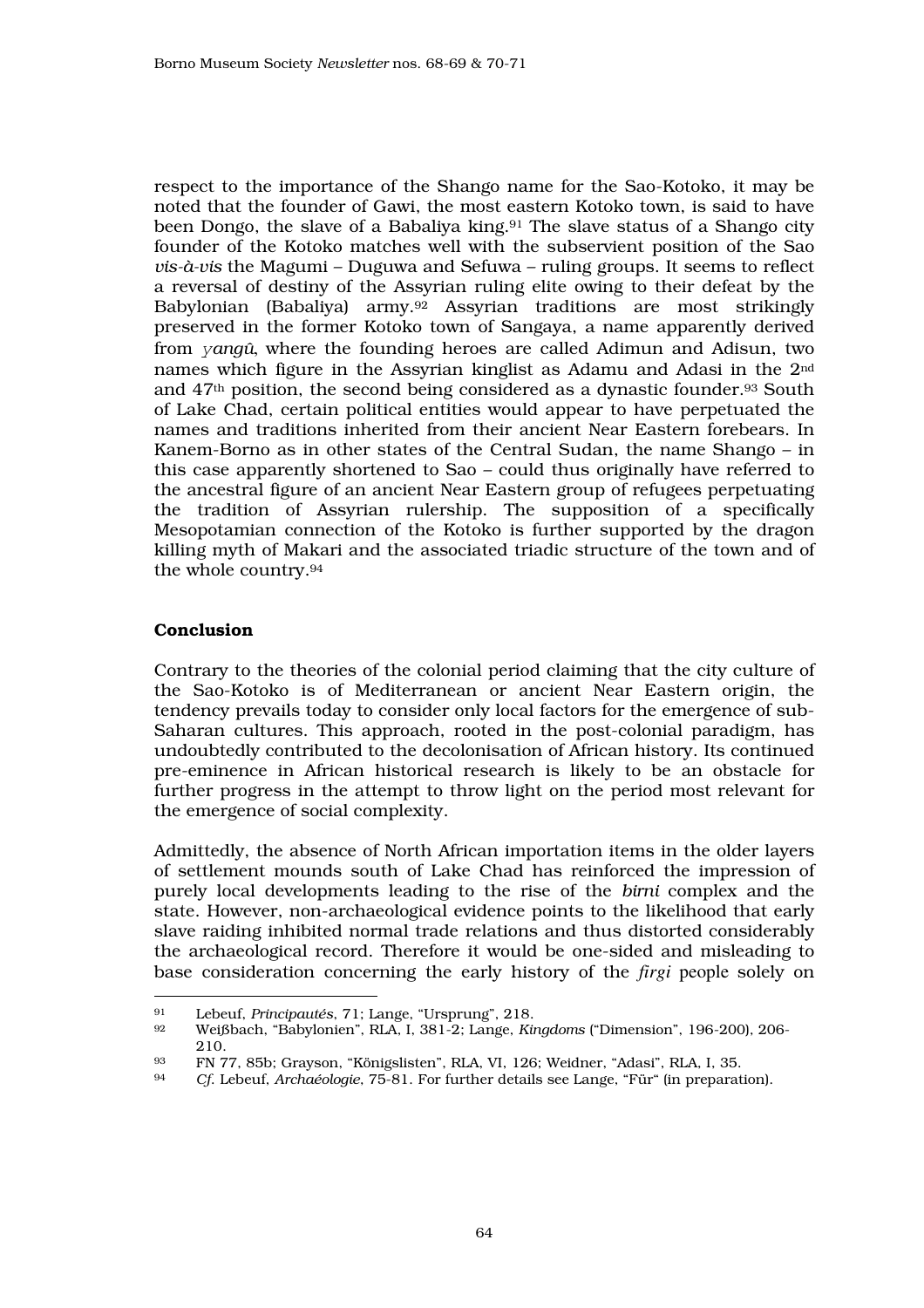## archaeological findings.

 $\overline{a}$ 

In spite of the noted shortcomings of the proposed historical reconstructions, the results of archaeological research provide important evidence for the reevaluation of the early history of the Central Sudan. By dating the first protourban settlements to the middle of the first millennium BC and by revealing manifold connections between urbanisation, agricultural and craft innovations, archaeologists have highlighted new aspects of the beginning of social complexity in West Africa. Nevertheless, climatic models should not be considered in isolation from a number of possible political factors contributing to the explanation of the sudden emergence of the *birni* complex south of Lake Chad. First, the likelihood of a slightly earlier rise of the nucleus of the Kanem Empire in the region north or northeast of Lake Chad. Second, the plausibility of an ethnic contrast between the state builders of the north and the inhabitants of the proto-urban settlements south of Lake Chad, as evidenced by the linguistic distinction between Nilo-Saharan Kanuri and Chadic Kotoko. Third, the probability that the Kotoko and *a fortiori* the Ngwma had adopted major characteristics of the Kanem-Borno state and town culture associated with the name Sao. Fourth, the possibility that the defeated inhabitants of the marginal *firgi* lands of the west used in the mid-first century BC the central *firgi* lands as a region of retreat, thus protecting themselves against further slave-raids. Fifth, the expectation that defectors and interlopers supported the process of cultural transfers including the transmission of the concept of the *birni*, but excluding at first the spread of the militarily important technology of iron production.

Apart from local aspects of history, any attempt at historical reconstruction should take into consideration the inter-continental context. None of the sub-Saharan societies of West Africa had the same favourable possibilities of contacts with North Africa as the societies of the Lake Chad region. Major innovations might thus have reached the Lake Chad region by groups of refugees from the Near East shipping through the Mediterranean Sea, passing by the coastal cities of Tripolitania and crossing the Sahara.<sup>95</sup> Such a process of direct cultural transfers would of course have more far-reaching effects than the normally considered indirect transmission of innovations by way of the Saharan Berbers.<sup>96</sup>

Neglect of these possibilities leads to the overemphasis of the post-colonial paradigm and consequently increases the intellectual one-sidedness in spite of the tremendously greater research potential of our time as compared with the colonial period. In fact, cultural parallels between sub-Saharan Africa and ancient Near Eastern societies are myriad, they only have to be looked for

<sup>95</sup> Such a route is suggested by the Bayajidda legend for the founders of Daura (Palmer, *Memoirs*, III, 132).

<sup>96</sup> Law, "Garamantes", 196-8; Lange, *Kingdoms* ("Al-Qasaba", 32-39), 26-33.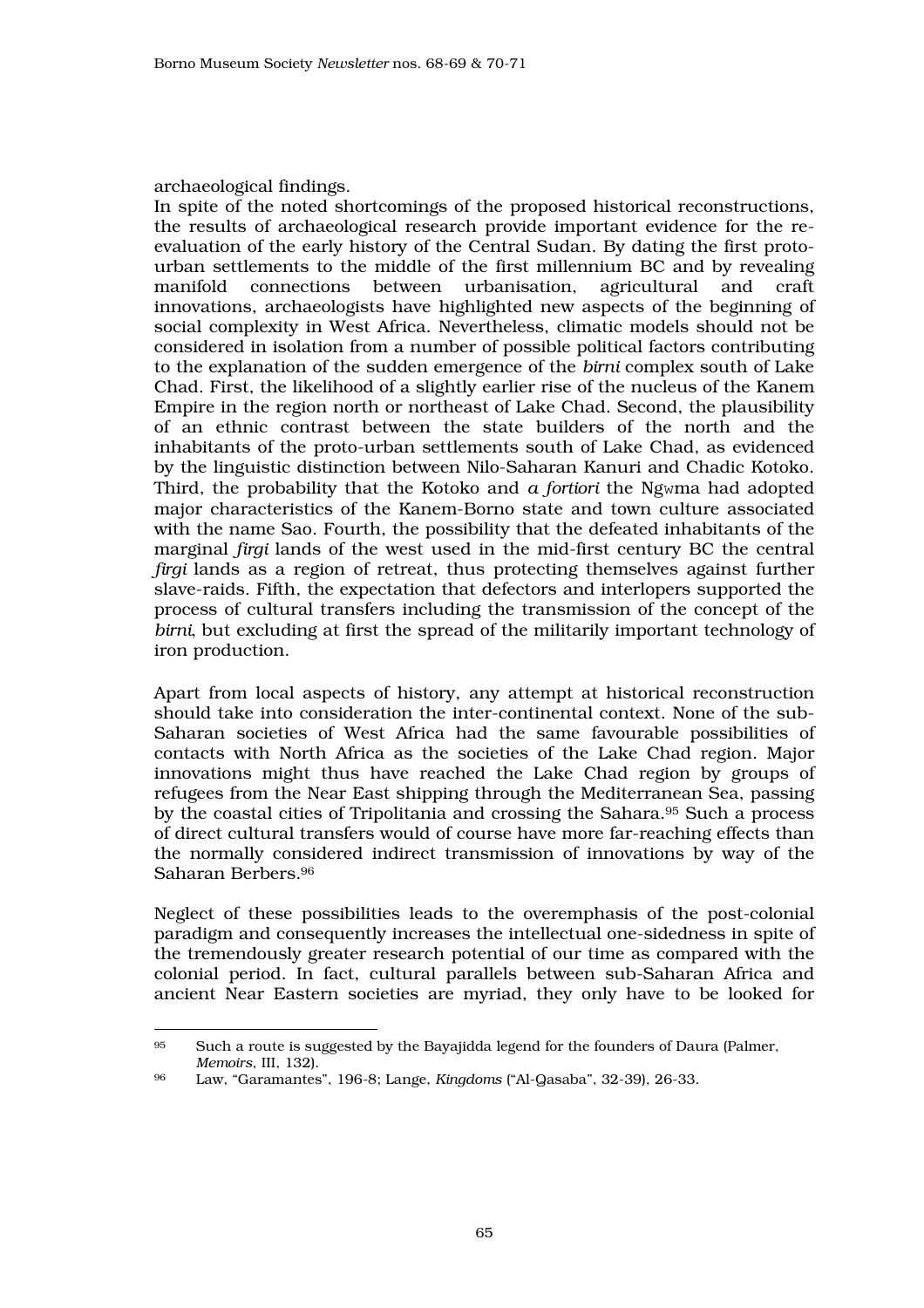properly.97 In our time of globalisation it is of greater interest than ever before to examine the question of a possible participation of the great Sudanic empires, especially Kanem, in the history of the ancient world.

#### Bibliography:

- CAD: A. L. Oppenheim *et al.* (eds.), *The Assyrian Dictionary of the University of Chicago*, vols., Chicago 1956 sq.
- DCPP: E. Lipinski (ed.), *Dictionnaire de la civilisation phénicienne et punique*, Brepols 1992.
- FN: field notes from D. Lange; FN 77 field notes from 1977.
- NP: H. Cancik (ed.), *Der Neue Pauly: Encyklopädie der Antike*, 15 vols., Stuttgart 1996- 1999.
- RLA: E. Ebeling *et al.* (eds.), *Reallexikon der Assyriologie*, 10 vols., Berlin 1932- (in progress).
- Barth, H.: *Reisen und Entdeckungen in Nord- und Central-Afrika*, 5 vols., Gotha 1857- 1858.
- Baumann, H. *et al.*: *Völkerkunde von Afrika*, Essen 1940.
- Bello, Muhammad, *Inf*1*q al-mays*3*r*, transl. *in:* F. J. Arnett, *The Rise of the Sokoto Fulani*, Kano 1922.
- Boulnois, J., "La migration des Sao au Tchad", *Bulletin de l'IFAN*, 5 (1943), 80-120.
- Breunig, P., "Environmental instability and cultural change in the later prehistory of the Chad Basin", *in:* M. Krings/E. Platte (eds.), *Living with the Lake*, Cologne 2004, 52-72.
- "Groundwork of human occupation in the Chad Basin, Northeast Nigeria, 2000 BC- 1000 AD", *in:* A. Ogundiran (ed.), *Precolonial Nigeria. Essays in Honor of Toyin Falola*, Trenton 2005, 105-132.
- Breunig, P. and K. Neumann, "Continuity or discontinuity? The 1st millennium BCcrisis in West African prehistory", *in:* T. Lenssen *et al.* (eds.), *Tides of the Desert*, Cologne 2002, 491-503.
- Breunig, P. *et al.*, "Glanz ohne Eisen: Große Siedlungen aus der Mitte des ersten Jahrtausends BC im Tschadbecken von Nordost-Nigeria", *in:* H.-P. Wotzka (ed.), *Grundlegungen*, Tübingen 2006, 255-270.
- Connah, G., *Three Thousand Years in Africa*, Cambridge 1981.
- Cyffer, N. and J. Hutchison, *Dictionary of the Kanuri Language*, Dordrecht 1990.
- Daniels, Ch. M., "The Garamants of Fezzan: An interim report of research, 1965- 1973", *Libyan Studies* 4 (1972-3), 35-40.
- Denham, D., H. Clapperton and W. Oudney, *Narrative of Travels and Discoveries*, 3 vols. 1826.
- Ehret, C., *The Civilizations of Africa: A History to 1800*, Oxford 2002.
- Fisher, H., *Slavery in the History of Muslim Black Africa*, London 2001.

<sup>97</sup> Kühme, *Königtum*, 38-40, 208-216; Lange, *Kingdoms*, 215-306; 343-376; *id*., "Überreste", 303-345.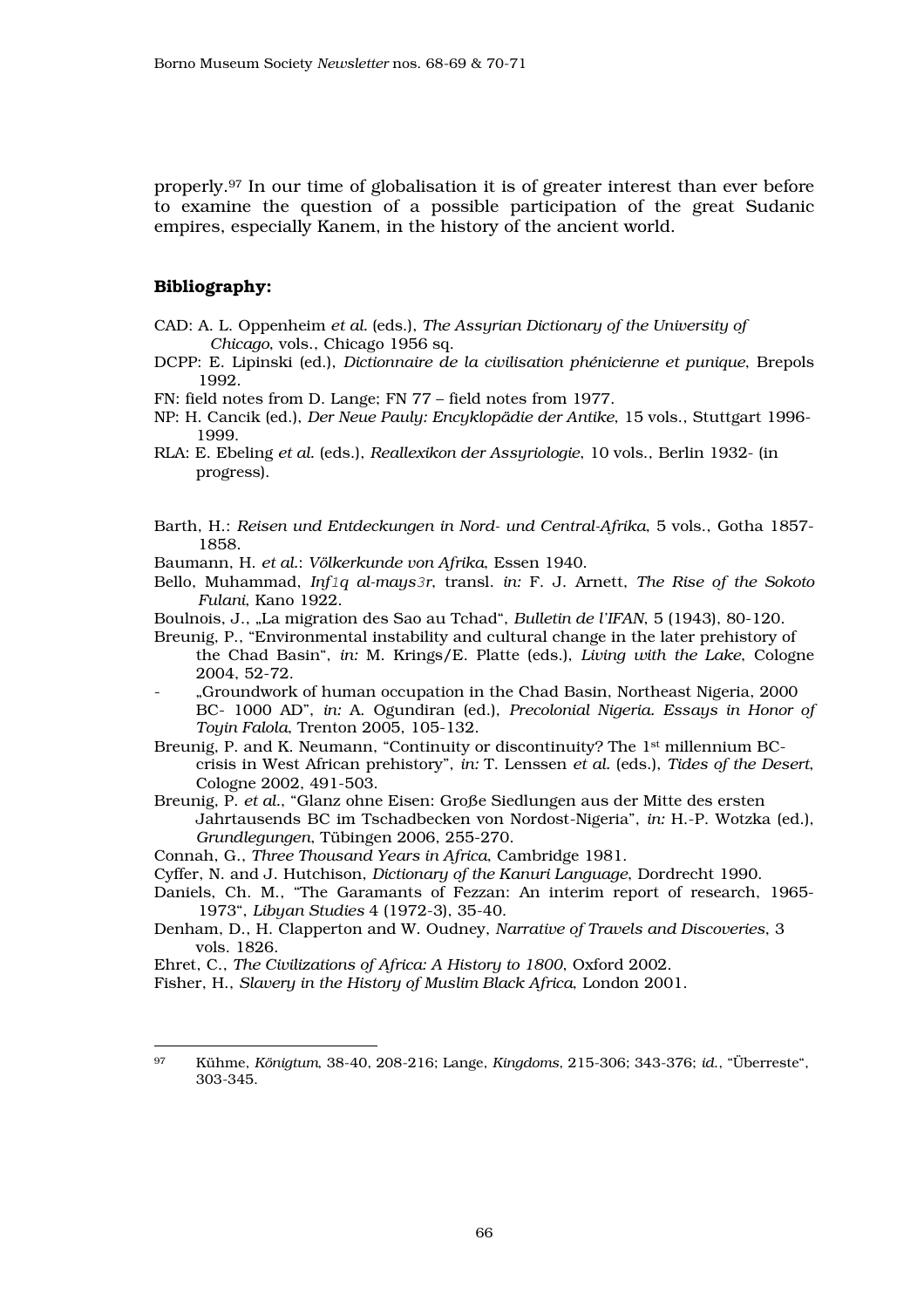- Forkl, H., *Die Beziehungen der zentralsudanischen Reiche Bornu, Mandara und Bagirmi sowie der Kotoko-Staaten zu ihren südlichen Nachbarn unter besonderer Berücksichtigung des Sao-Problems*, München 1983.
- Frobenius, L., *Und Afrika sprach*, Berlin 1912.
- Greenberg, J., *The Languages of Africa*, Bloomington 1966.
- Herodotus, *Herodotus: The Histories*, transl. a. de Selincourt, 2nd ed., London 1972.
- Hogben, S. J. and A. Kirk-Greene, *The Emirates of Northern Nigeria*, London 1966.
- Holl, A., *The Land of Houlouf: Genesis of a Chadic Polity, 1900 BC.-AD 1800*, Ann Arbor 2002.
- Kühme, W., *Das Königtum von Gobir: Götter, Priester, Feste einer sakralen Gesellschaft*, Hamburg 2003.
- Lange, D., *Le D*3*w*1*n des sultans du K*1*nem-Born*5*: Chronologie et histoire d'un royaume africain*, Wiesbaden 1977.
- "Der Ursprung des westafrikanischen Wettergottes Schango", *Saeculum* 45 (1994), 213-238.
- *Ancient Kingdoms of West Africa: Africa-Centred and Canaanite-Israelite Perspectives*, Dettelbach 2004.
- "The *Mune*-Symbol as the Ark of the Covenant between Duguwa and Sefuwa", *Borno Museum Society Newsletter* 66/67 (2006), 15-25.
- "Das Überleben der kanaanäischen Kultur in Schwarzafrika: Totenkultbünde bei den Yoruba und in Ugarit", *Studi e Materiali di Storia delle Religioni* 72, 2 (2006), 303-345.
- Lange, "Für und Wider die antike Globalisierung", *in:* E. Alber (ed.), *Lokales Handeln in Africa* (in preparation).
- Law, R., "The Garamantes and trans-Saharan enterprise in classical times", *Journal of African History* 8, 2 (1967), 181-200.
- Lebeuf, A., *Principautés kotoko*, Paris 1969.
- Lebeuf, J.-P., *Archéologie tchadienne*, Paris 1962.
- *Études Kotoko*, Paris 1976.
- Lebeuf, J.-P. and A. Masson Detourbet, *La civilisation du Tchad*, Paris 1950.
- Le Sourd, M., "Tarikh el Kawar", *Bulletin de l'IFAN*, 8 (1946), 1-54.
- Lipinski, E., *Itineraria Phoenicia*, Leuven 2004.
- Liverani, M. "The Libyan caravan road in Herodotus IV, 181-185", *Journal of the Economic and Social History of the Orient* 43 (2000), 496-520.
- MacEachern, S., "Western African Iron Age", *in:* J. O. Vogel (ed.), *Encyclopedia of Precolonial Africa*, Walnut Creek 1997, 425-9.
- "State formation and enslavement in the southern Lake Chad Basin", *in:* Ch. R. DeCorse (ed.), *West Africa during the Atlantic Slave Trade*, London 2001, 131- 152.
- Magnavita, C., "Zilum. Towards the emergence of socio-political complexity in the Lake Chad region," *in:* M. Krings/E. Platte (eds.), *Living with the Lake*, Köln 2004, 73- 100.
- Magnavita, C., P. Breunig, J. Ameje and M. Posselt, "Zilum: A mid-first millennium BC fortified settlement near Lake Chad", *Journal of African Archaeology* 4, 1 (2006), 153-169.
- Magnavita, C. and N. Schleifer, "A look into the earth: evaluating the use of magnetic survey in African archaeology", *Journal of African Archaeology* 2, 1 (2004), 49-63.
- Meillassoux, C., *Anthropologie de l'esclavage*, Paris 1986.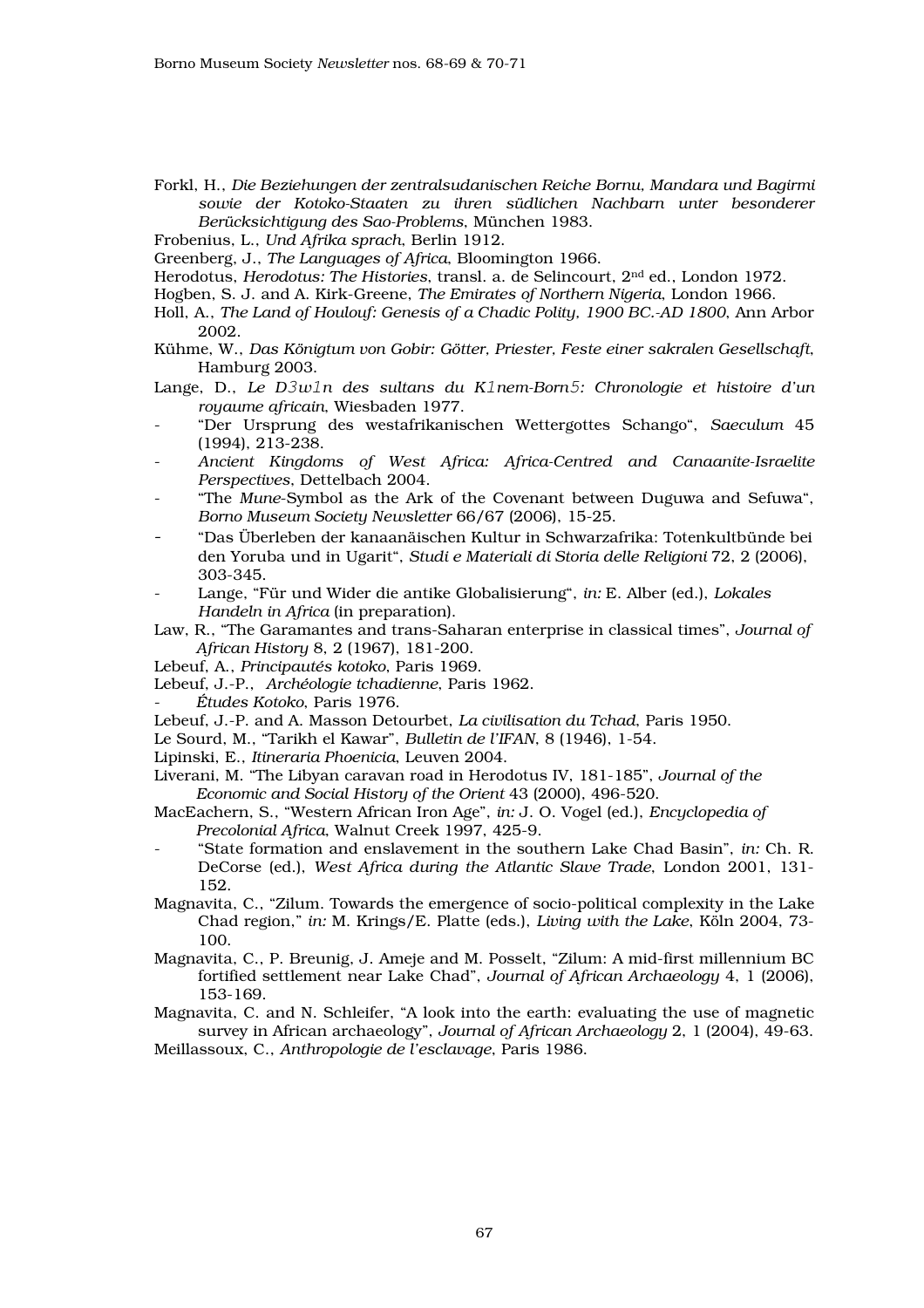- Migeod, F., "The ancient So people of Bornu", *Journal of the African Society* 23 (1923- 4), 19-29.
- Nachtigal, G., *Sahara und Sudan*, 3 vols., Berlin 1879-1889; engl. transl., A. and H. J. Fisher, London 1971-1987.
- Oded, B., *Mass Deportations in the Neo-Assyrian Empire*, Wiesbaden 1979.
- Oliver, R., *The African Experience*, London 1991.
- Palmer, H. R., *Sudanese Memoirs*, 3 vols., Lagos 1928.
- Platte, E., *Frauen in Amt und Würden*, Frankfurt/M 2000.
- Ptolemy, *Geographia*; transl. E. L. Stevenson, *Claudius Ptolemy: The Geography*, New York 1932.
- Rohlfs, G., *Quer durch Afrika*, Leipzig 1874 (French transl. J. Debetz, *G. Rohlfs: Voyages et explorations*, vol. II, Paris 2001).
- Shaw, Th., *Nigeria. Its Archaeology and Early History*, London 1978.
- Snowdon, F. M., *Before Colour Prejudice: The Ancient View of Blacks*, Cambridge Ma. 1983.
- Stevenson, E. L., *Claudius Ptolemy, the Geography*, New York 1932.
- Tijani, K., "The Mune in pre-Colonial Borno", *Berichte des Sonderforschungsbereichs 268*, vol. 2, Frankfurt/M 1993, 227-254.
- Trimingham, S., *A History of Islam in West Africa*, London 1962.
- Urvoy, Y., *Histoire de l'empire du Bornou*, Paris 1949.
- Vikør, K. S., *Oasis of Salt: The History of Kawar, a Saharan Centre of Salt Production*, London 1999.